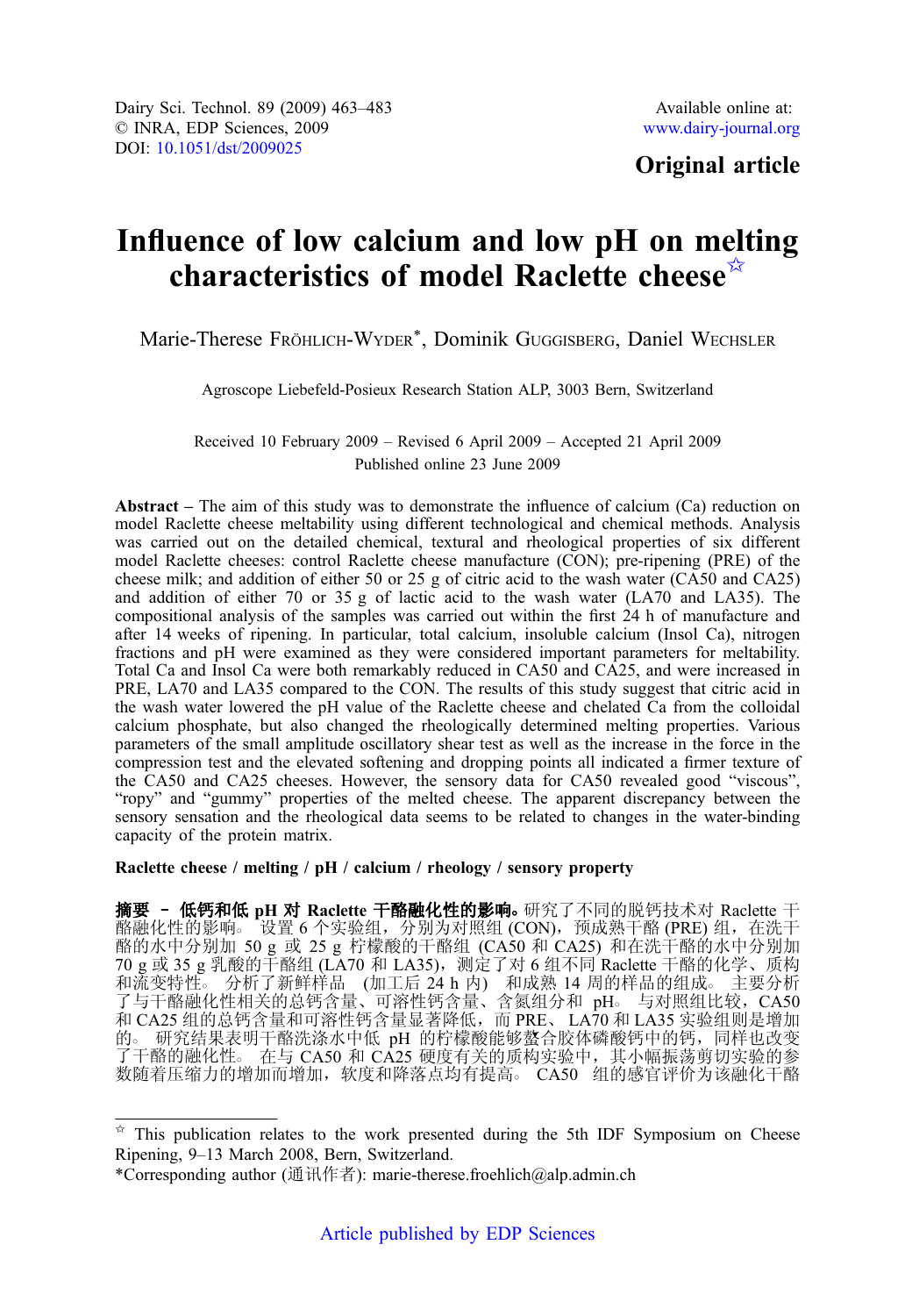具有好的"黏性"、"成丝状"和"胶黏性"。 造成感官评价与流变学分析的差异可能的原因是 蛋白基质与水结合力不同。

## Raclette 干酪 / 融化性 / pH / 钙 / 流变性 / 感官特性

Résumé – Influence d'une faible teneur en calcium et d'un pH bas sur les caractéristiques de fonte d'un fromage à raclette suisse modèle. L'objectif de l'étude était de démontrer l'influence de la diminution de la teneur en calcium sur l'aptitude à la fonte du fromage à raclette suisse en utilisant différents moyens chimiques et technologiques. L'analyse a porté sur les propriétés chimiques, texturales et rhéologiques de 6 fromages à raclette suisse différents : fromage à raclette de fabrication témoin (CON), fromage fabriqué après prématuration du lait (PRE), fromage fabriqué avec ajout de 50 g ou 25 g d'acide citrique à l'eau de lavage (CA50 et CA25), ajout de 70 g ou 35 g d'acide lactique à l'eau de lavage (LA70 et LA35). L'analyse de la composition des échantillons a été effectuée dans les 24 premières heures de fabrication et après 14 semaines d'affinage. En particulier, la teneur en calcium total (Ca), en calcium insoluble (Insol Ca), la fraction azotée et le pH, considérés comme des paramètres importants dans l'aptitude à la fonte, ont été mesurés. Les teneurs en Ca et Insol Ca diminuaient considérablement dans CA50 et CA25, et augmentaient dans PRE, LA70 et LA35 par rapport au témoin CON. Les résultats de cette étude suggèrent que l'acide citrique dans l'eau de lavage abaissait le pH du fromage à raclette et chélatait le calcium provenant du phosphate de calcium colloïdal (CCP), mais diminuait aussi l'aptitude à la fonte déterminée par rhéologie. Divers paramètres du test de cisaillement oscillatoire à faible amplitude ainsi que l'augmentation de la force de compression et les valeurs élevées des points de ramollissement et de goutte indiquaient une texture plus ferme pour les fromages CA50 et CA25. Cependant, les données sensorielles pour CA50 révélaient de bonnes propriétés pour les attributs « visqueux », « filant » et « élastique » des fromages fondus. La divergence apparente entre la perception sensorielle et les données rhéologiques semble liée aux changements dans la capacité de liaison de l'eau de la matrice protéique.

raclette / fonte / pH / calcium / rhéologie / propriétés sensorielles

## 1. INTRODUCTION

Swiss Raclette cheese, the most important semi-hard cheese of Switzerland, is mainly consumed in the melted form. Racler in French means to scrape off the melted cheese. The consumption of melted Swiss Raclette cheese is widely popular and therefore its meltability is one of its most important functional properties. Heating causes the cheese to melt and to release fat, and the original structure is altered during the complex melting process. Melted fat may coalesce and result in the separation of fat from the protein matrix. This causes the undesirable effect of oiling off or fat leakage. The re-solidification of fat during cooling may bring about less homogeneous distribution of fat and a significant alteration in the cheese structure [\[13\]](#page-19-0). Above 40  $^{\circ}$ C, milk fat is entirely liquid [\[36\]](#page-20-0) and factors such as the solubilization of proteins are likely to govern the thermal softening of the cheese.

Every cheese maker has the ambition to manufacture a product with good melting properties within a relatively short ripening period (12–14 weeks) by applying appropriate technologies for the reduction in calcium content during cheese making or for the acceleration of proteolysis during ripening. Actually, it is the interaction of several factors that have a major impact on the melting properties of Swiss Raclette cheese. Proteolysis was long believed to be the most important factor influencing the meltability of Swiss Raclette cheese [[5,](#page-18-0) [38\]](#page-20-0). Generally, it can be said that long-chain peptides tend to lead to a highly viscous melt, whereas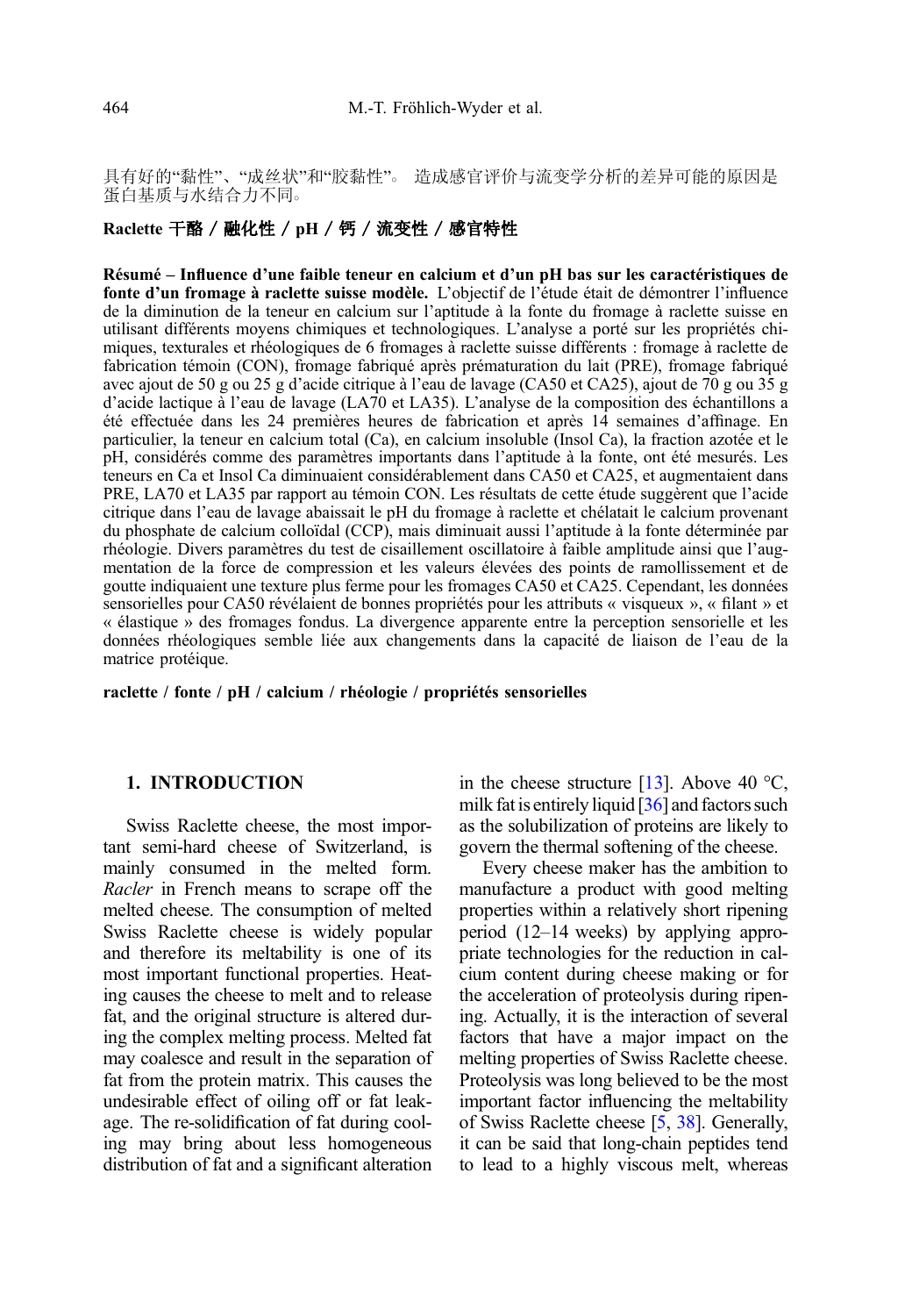short-chain peptides that have a higher water-binding capacity lead to a melt of rather low viscosity. However, for a cheese maker it is not easy to influence this factor. A higher water content is often associated with accelerated ripening and enhanced melting properties [[5](#page-18-0), [38](#page-20-0)], but it is not possible to arbitrarily increase the water content because the quality of the cheese may suffer. In contrast, a strong acidification resulting in a low pH decelerates proteolysis but favours the solubilization and the loss of calcium. Schluep and Puhan [\[40](#page-20-0)] observed a relationship between pH, insoluble calcium (Insol Ca) and the melting properties of Swiss Raclette cheese. Similarly, various studies conducted by the Agroscope Liebefeld-Posieux Research Station (ALP) confirmed that the total Ca content plays an important role in the melting properties of Swiss Raclette cheese [\[8](#page-18-0)–[10\]](#page-18-0): lower Ca contents were regularly linked to enhanced melting properties.

It is well recognized that total Ca content, pH and proteolysis in Mozzarella and Cheddar cheeses are critical parameters that influence the textural and physical properties of these cheese types [\[2,](#page-18-0) [12,](#page-19-0) [22](#page-19-0), [23](#page-19-0), [27](#page-19-0), [45](#page-20-0)]. But it is difficult to study these parameters independently as they are interrelated: Ca is lost from the casein particles as the pH decreases during cheese manufacture [\[27\]](#page-19-0), and the rate of proteolysis is increased as Ca is lost from the casein [[20](#page-19-0), [21,](#page-19-0) [29](#page-19-0)]. The resulting lower total Ca levels generally result in softer cheeses and in an increase in meltability [[27](#page-19-0)]. However, total Ca content alone is not the most useful predictor of the physical melting properties of cheese, but the Ca that is still associated with casein, described as Insol Ca [[20](#page-19-0)].

Furthermore, reducing Ca content by using direct acidification for making a non-fat Mozzarella cheese increases hydration of the protein matrix, leading to a softer cheese and a better melt  $[30]$  $[30]$  $[30]$ . The authors observed that Ca content controls the functionality of Mozzarella cheese at a pH above 5. Such cheeses typically have higher moisture contents. Lee et al. [[24](#page-19-0)] concluded from their results that Cheddar with pH values below 5.0 exhibited markedly different interactions and very low meltability compared with cheese with pH above 5.0. Also, the study carried out by Joshi et al. [\[22\]](#page-19-0) revealed a limited benefit of the calciumcontrolling effect: a reduction in Ca beyond 35% was not greatly beneficial in improving the melt of Mozzarella cheese. Thus, it seems that the meltability of cheese cannot be improved arbitrarily by reducing the Ca content or the content of Insol Ca beyond a certain point.

The manufacture of Cheddar and Mozzarella cheese differs greatly from that of a Swiss Raclette cheese. Formerly, melting properties of Swiss Raclette cheese were measured by using the softening and dropping point method [[1](#page-18-0), [7](#page-18-0), [39](#page-20-0)]. In recent studies, a dynamic small amplitude oscillatory shear test was used that allowed the simultaneous determination of various parameters, such as the elastic modulus  $G'$ , the viscous modulus G″ and the maximum of the loss tangent ( $LT_{\text{max}}$ ). The storage modulus  $G'$ is a measure of the energy stored and released per oscillation cycle, which can be used as the index of rigidity or elastic characteristics (and when it decreases, it indicates softening of the cheese). LT indicates the ratio of viscous to elastic properties and is related to the relaxation of bonds in the matrix  $[26, 34]$  $[26, 34]$  $[26, 34]$  $[26, 34]$  $[26, 34]$ . LT<sub>max</sub> indicates the point of highest bond mobility and is often used as a reliable index of meltability or flowability [\[37\]](#page-20-0). Low LT values indicate insufficient time for the relaxing of bonds and insufficient meltability. When  $LT_{\text{max}}$  is not reaching a value of 1, there is no flow and only a weakening of the structure occurs. Lucey et al. [\[29\]](#page-19-0) showed that the increase in LT occurs at temperatures above the complete melting point of the milk fat ( $\approx 40$  °C) and, therefore, must be caused by changes in the bonds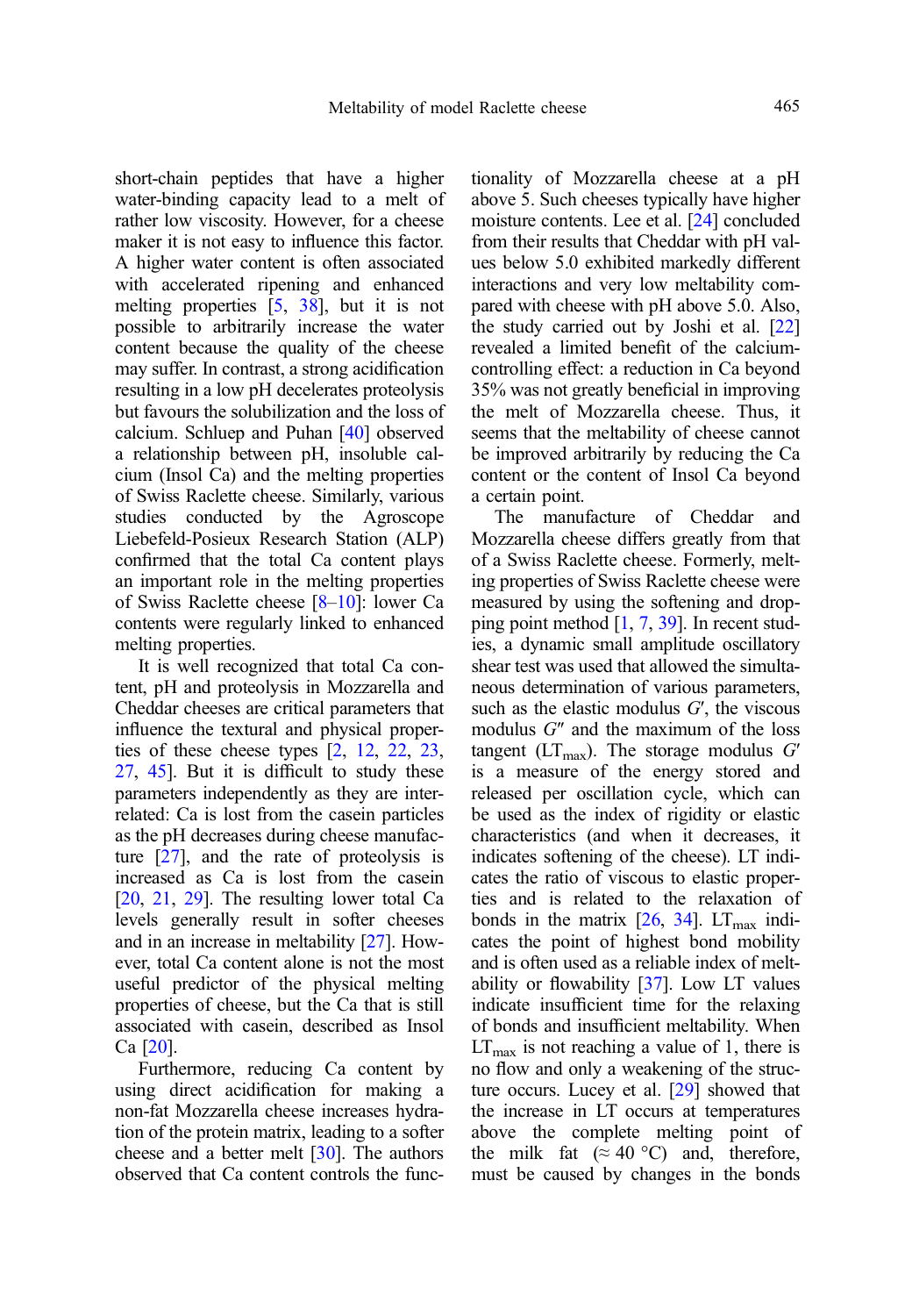and interactions involving the protein matrix. Similarly, the  $G-G''$  crossover (transition temperature) was previously considered to be a good indicator of cheese meltability [\[28](#page-19-0), [42](#page-20-0)] and re-solidification. The values of the dynamic moduli  $G'$  and  $G''$  are indicators of the numbers and the strength of bonds present in the cheese system. Their decrease during heating indicates a loss of network structure. Flow may occur when the viscous modulus  $(G'')$  becomes greater than the elastic modulus  $(G')$ . The crossover points are called melting point (SMP) and solidification point (ERP), respectively. The complex viscosity  $(\eta^*)$  at the transition points SMP and ERP and during cooling at 60 °C was calculated by the software.

The aim of this study was to examine the influence of Ca on the melting properties of Raclette cheese by varying the contents of total and Insol Ca. For these purposes, different technological and chemical variants were chosen, which induce a remarkable pH reduction in order to extract Ca from the protein matrix during the manufacture of model Raclette cheese.

#### 2. MATERIALS AND METHODS

#### 2.1. Manufacture of model cheeses

The Raclette cheeses were produced in the pilot plant of ALP according to the manufacturing protocol shown in [Figure 1](#page-4-0).

The pH of the cheeses was measured after 0, 1, 2, 3, 4 and 24 h, and at the end of ripening (14 weeks). Total lactic acid, galactose and water were determined after 24 h. Ca in whey, water, fat, sodium chloride, total nitrogen (TN), water-soluble nitrogen (WSN), pH 4.6 soluble nitrogen (SN 4.6), non-protein nitrogen (NPN), which is the 12% trichloroacetic acid soluble fraction, total calcium (Ca) and watersoluble calcium (WSCa), as well as the sensory characteristics were determined at the end of ripening (14 weeks).

#### 2.2. Experimental design

Five variants and one control with one repetition were produced in the pilot plant of ALP. Thus, a total of six cheeses were produced per day from the same milk. The experimental variants were as follows:

- Pre-ripening of the vat milk followed by pasteurization: the milk was pre-ripened with 5‰ Lactococcus lactis 17 (ALP, Switzerland) at 16 °C for 15 h. Pasteurization in the vat followed, according to the manufacturing shown in [Figure 1](#page-4-0). The stirring period before scalding was adjusted in order to compensate the faster coagulation and to keep the total time of the manufacturing process constant.
- Addition of 50 g citric acid (100 g/100 L): the wash water was supplemented with 50 g of citric acid  $(C_6H_8O_7 \cdot H_2O,$ Dr. Grogg Chemie, Berne, Switzerland). The pH of the whey was 5.33.
- Addition of 25 g citric acid (50 g/100 L): the wash water was supplemented with 25 g of citric acid  $(C_6H_8O_7 \cdot H_2O,$ Dr. Grogg Chemie, Berne, Switzerland). The pH of the whey was 5.83.
- Addition of 70 g of 90% lactic acid  $(140 \text{ g}/100 \text{ L})$ : the wash water was supplemented with 70 g of 90% lactic acid. The pH of the whey was 5.33.
- Addition of 35 g of 90% lactic acid (70  $g/100$  L): the wash water was supplemented with 35 g of 90% lactic acid. The pH of the whey was 5.83.

The addition of citric and lactic acids was aimed at achieving the same pH values in the whey. The addition of lactic acid in place of citric acid was chosen as the lactic acid does not have the chelating properties of citric acid. Thus, the use of the two acids allowed studying the impact of pH reduction and chelation on the total Ca and Insol Ca contents in the cheese.

[Table I](#page-5-0) presents the experimental setup of this study. The control cheese was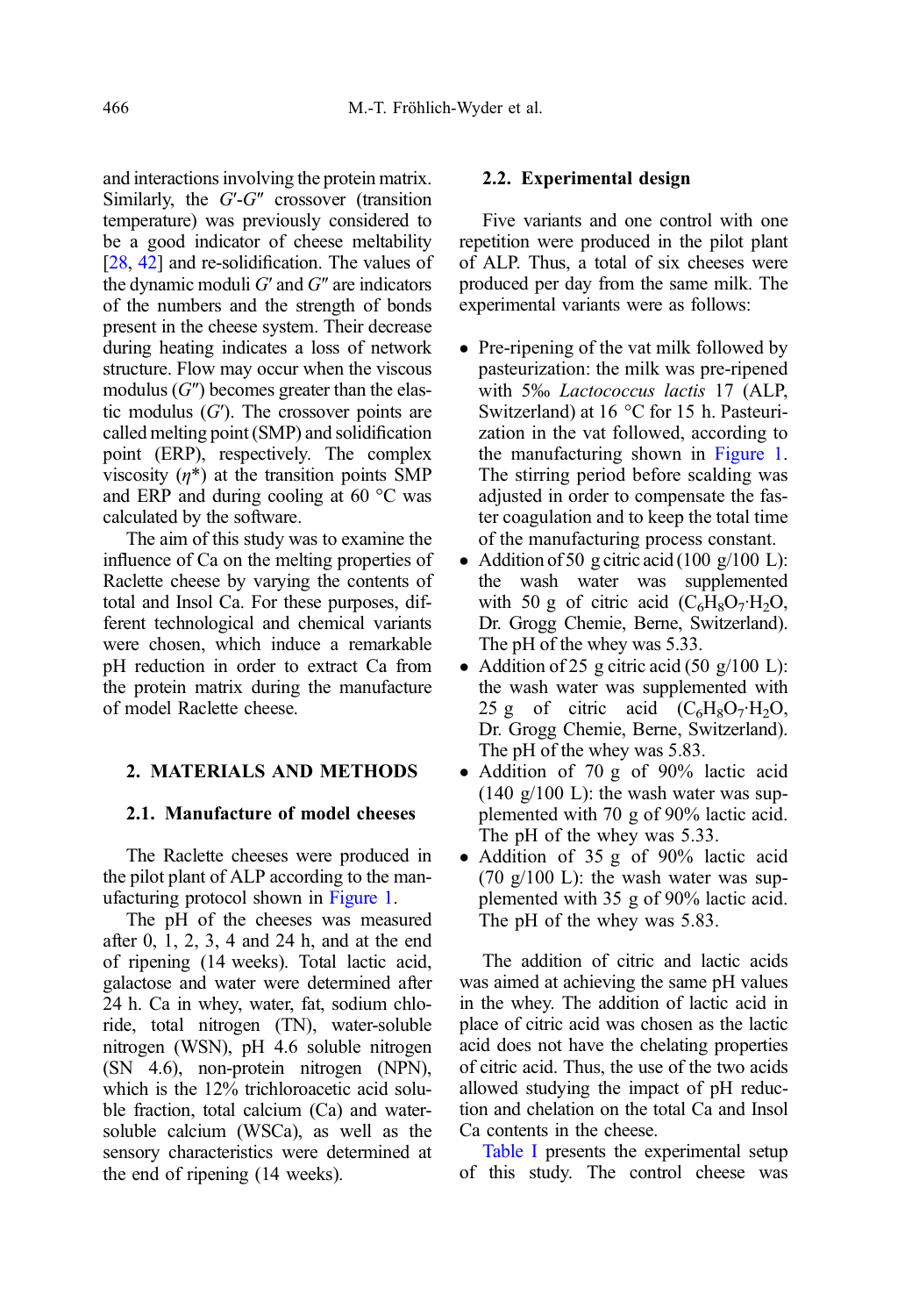<span id="page-4-0"></span>

Figure 1. Manufacturing protocol of experimental model Raclette cheese (ALP).

manufactured according to the protocol shown in Figure 1, without overnight preripening of the milk and without additives to the wash water. The additives, added with the wash water to the curd, remained at maximum 35 min in the curd before pressing.

#### 2.3. Compositional analysis

L- and D-Lactic acids and galactose were analysed enzymatically according to the instructions supplied by the kit manufacturer (Roche Diagnostics, Mannheim, Germany).

The water content of cheese was determined by the gravimetric method of the Swiss Food Manual [\[43\]](#page-20-0) and IDF [[14](#page-19-0)]. Fat in cheese was determined by the Gerber Van Gulik method [[18](#page-19-0), [19\]](#page-19-0). Sodium chloride was obtained using the potentiometric titration method [[15](#page-19-0)]. Ca in cheese and in water extract was determined using atomic absorption spectroscopy according to [[16](#page-19-0)]. The water extract for the analyses of soluble Ca was the same as for the determination of WSN. The content of Insol Ca was calculated from the difference in the contents of total Ca and soluble Ca.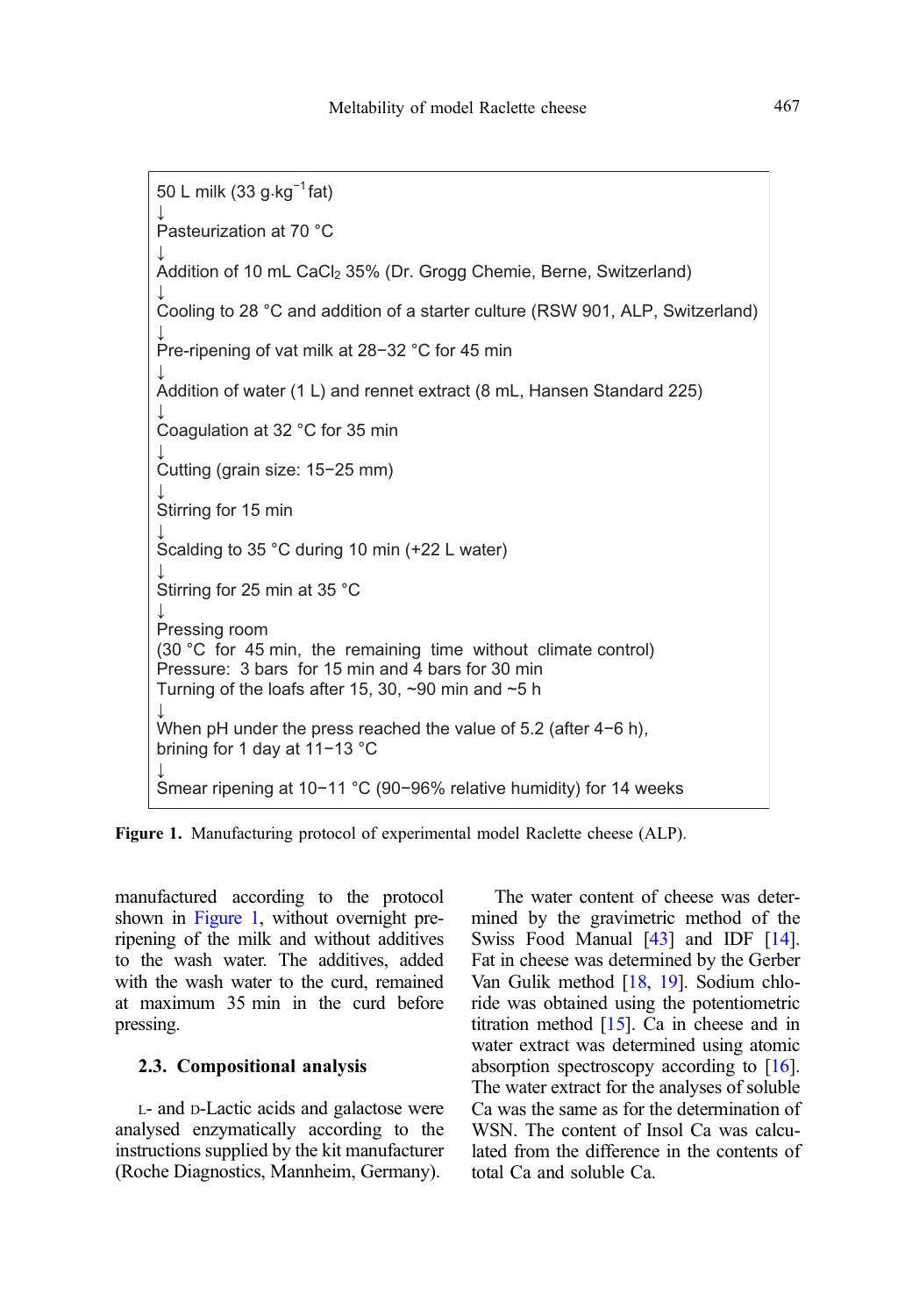<span id="page-5-0"></span>

|  | Table I. Experimental setup (day 1). |  |  |  |
|--|--------------------------------------|--|--|--|
|--|--------------------------------------|--|--|--|

| Vat          | Variant                                                       | Abbreviation     |
|--------------|---------------------------------------------------------------|------------------|
| $\mathbf{1}$ | Control (according to Fig. 1)                                 | <b>CON</b>       |
| 2            | Pre-ripening of the vat milk                                  | <b>PRE</b>       |
| 3            | 50 g citric acid (100 g/100 L), added with the wash water     | CA <sub>50</sub> |
| 4            | 70 g lactic acid 90% (140 g/100 L), added with the wash water | LA70             |
| 5            | 25 g citric acid (50 g/100 L), added with the wash water      | CA25             |
| 6            | 35 g lactic acid 90% (70 g/100 L), added with the wash water  | LA35             |

TN, WSN, SN 4.6 and NPN were determined by the Kjeldahl method with a Vapodest 50 digestion and distillation unit according to [\[4,](#page-18-0) [17](#page-19-0)].

#### 2.4. Sensory analysis

The sensorial evaluation of the melted Raclette cheeses was performed after heating (2 min 15 s) a slice of cheese (60  $\times$  $60 \times 5$  mm) in a commercially available Raclette table oven (Stöckli Cheeseboard V8 1100 W, Stöckli AG, Netstal, Switzerland). The cheese slices were heated each in a small pan at maximum heating position, the temperature reaching 80  $\degree$ C in the middle of the melted cheese. The cheese was then scraped on a plate and tested after 30 s by six experts as described by Fröhlich-Wyder et al. [\[9](#page-18-0)]. The temperature in the middle of the melted cheese on the plate reached 60  $\degree$ C. The following characteristics were tested: "fat separation", "viscosity", "ropy" and "gummy" on a 1–5-point scale, with 5 indicating excellent and 1 insufficient. Good quality of the melted cheese denotes no fat separation, low viscosity, no ropiness and no gumminess.

## 2.5. Sample preparation and small amplitude dynamic oscillatory shear testing

Dynamic oscillatory measurements were performed using a Physica MCR 300 Rheometer (Physica Messtechnik, Stuttgart, Germany) using a profiled parallel plate geometry to avoid "wall slip" (PP25 profiled). The sample preparation and the rheological procedure (frequency:  $10 \text{ rad·s}^{-1}$ and maximum shear strain: 0.5%) were based on the method developed by Guggisberg et al. [\[10\]](#page-18-0).

Udayarajan et al. [\[44\]](#page-20-0) had observed a frequency dependence of the rheological properties, such as the dynamic moduli and LT, when increasing the temperature above 40 °C. In our study, a constant and rather medium frequency of  $10 \text{ rad·s}^{-1}$ was used for all the experiments. For this reason, a direct comparison of rheological values with other published data may be difficult.

Changes in viscoelastic properties (storage modulus  $G'$  and loss modulus  $G''$ ) were analysed during heating from 20 to 80 °C and back to 20 °C were analysed in 60 min.

The following characteristic reference points in the rheogram were evaluated:

- $\bullet$  G' and G'' (at 20 °C) at the start of the experiment.
- The transition temperature  $(G'-G'$  crossover, melting point (SMP) during heating from 20 to 80 $\degree$ C).
- The maximum of the loss tangent  $(LT<sub>max</sub>)$  and the corresponding temperature during heating from 20 to 80 °C.
- Complex viscosity  $(\eta^*)$  at the transition temperature during heating.
- $G'$  and  $G''$  (at 80  $^{\circ}$ C).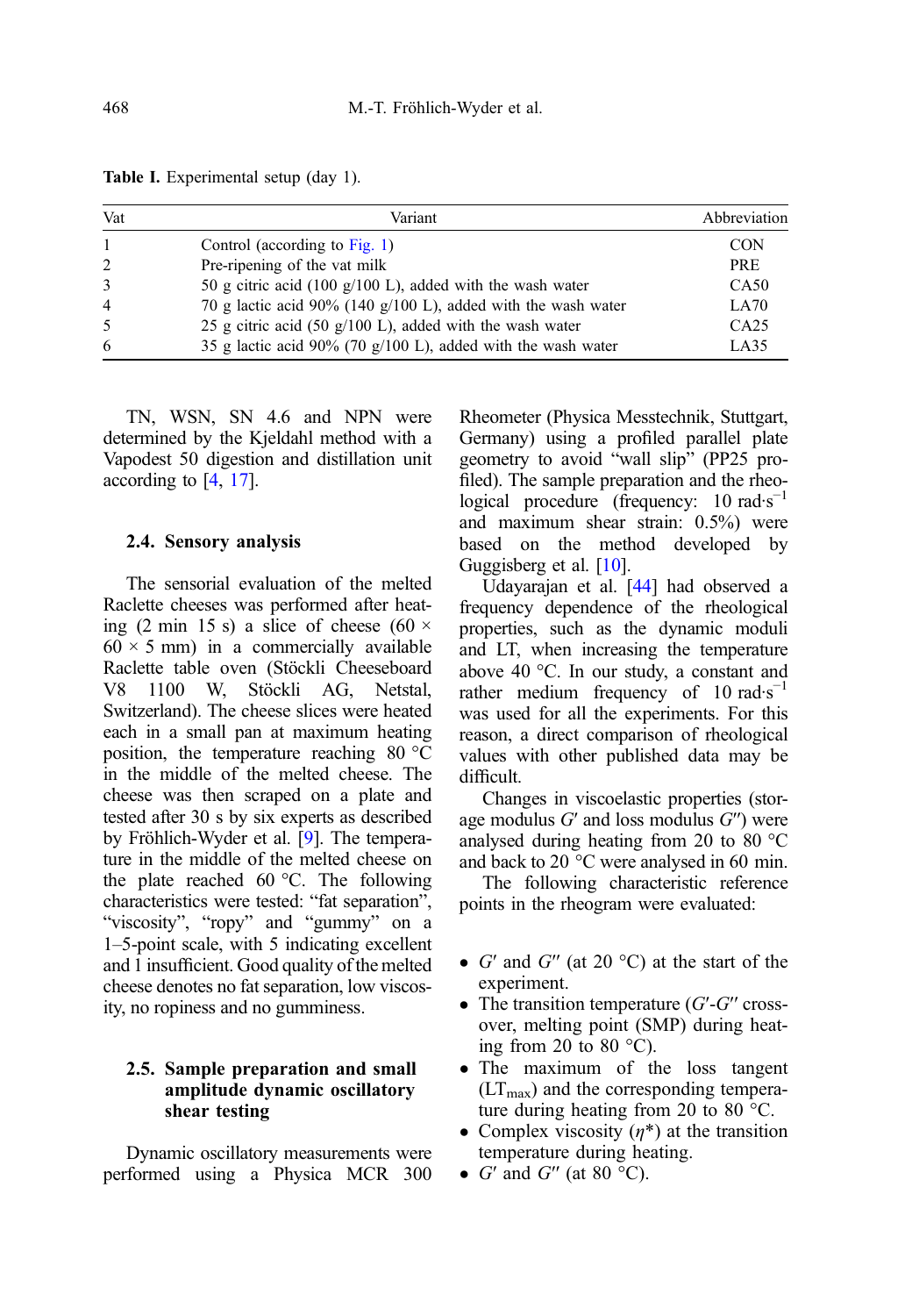- Transition temperature  $(G'-G'$  crossover, solidification point (ERP) during cooling from 80 to  $20^{\circ}$ C).
- Complex viscosity  $(n^*)$  at the transition temperature during cooling.
- Complex viscosity  $(\eta^*)$  at 60 °C during cooling.

## 2.6. Compression test

The same experiment as described in Section 2.5 was performed with the following modification: when the temperature decreased from 80 to 60 °C, cooling was stopped and a compression test was initiated for 800 μm with a constant compression speed of  $15 \mu m \cdot s^{-1}$ . The maximum force was determined.

#### 2.7. Softening and dropping point method

The softening (EP) and dropping points (TP) were evaluated using the automatic Mettler-Thermosystem FP 800 system (Mettler-Toledo, Greifensee, Switzerland) according to Eberhard et al. [\[5](#page-18-0), [7\]](#page-18-0).

#### 2.8. Statistical analysis

The variance of the response variables was analysed with SYSTAT (Systat for Windows, Version 11.0, Systat Software Inc., San Jose, CA 2004) using general linear model. Once it was determined that the means of the variants were different, a post hoc test was performed in order to find out which variant differed from the control. Since the Dunnett test is only available with one-way designs, a Fisher's LSD test with a Bonferroni adjustment was carried out. For these purposes, the  $P$  value from the Fisher's LSD test was multiplied by the number of variants minus one, in our case thus five.

#### 3. RESULTS AND DISCUSSION

## 3.1. Compositional analyses

## 3.1.1. Analyses within the first 24 h of cheese manufacture with special emphasis on pH values

As expected, the chosen technological and chemical variants were able to induce varying pH gradients, not only during initial manufacture but also during ripening. Already in the 1-day-old cheeses, there were marked, but not significant, differences between the variants in the cheese trial. The addition of either citric or lactic acid brought about reduced contents of water and lactic acid compared to the control ([Tab. II\)](#page-7-0). As intended, the pH values varied markedly between the variants. [Figure 2](#page-7-0) shows the differences in the pH development during manufacture and ripening of the cheeses. CA50 and LA70 had the most drastic effect on pH reduction, which occurred during the initial manufacture when the supplemented wash water was added. This subsequently led to a comparatively flat pH gradient with the lowest values both at the beginning (0 h) and at the end (14 weeks) of ripening, but the highest pH values after 24 h compared to the CON and other variants ([Fig. 2](#page-7-0)). In contrast, the CON cheeses exhibited the highest pH values both at the beginning (0 h) and at the end (14 weeks) of cheese ripening, and the lowest values after 24 h. PRE was the only variant with a lowered pH value before coagulation. This led to a shortening of coagulation time by 15 min and compared to CON cheeses to a lower pH value at the time of draining.

## 3.1.2. Chemical characterization of the model Raclette cheeses after ripening

After a ripening period of 14 weeks, the water content of the CON cheeses was still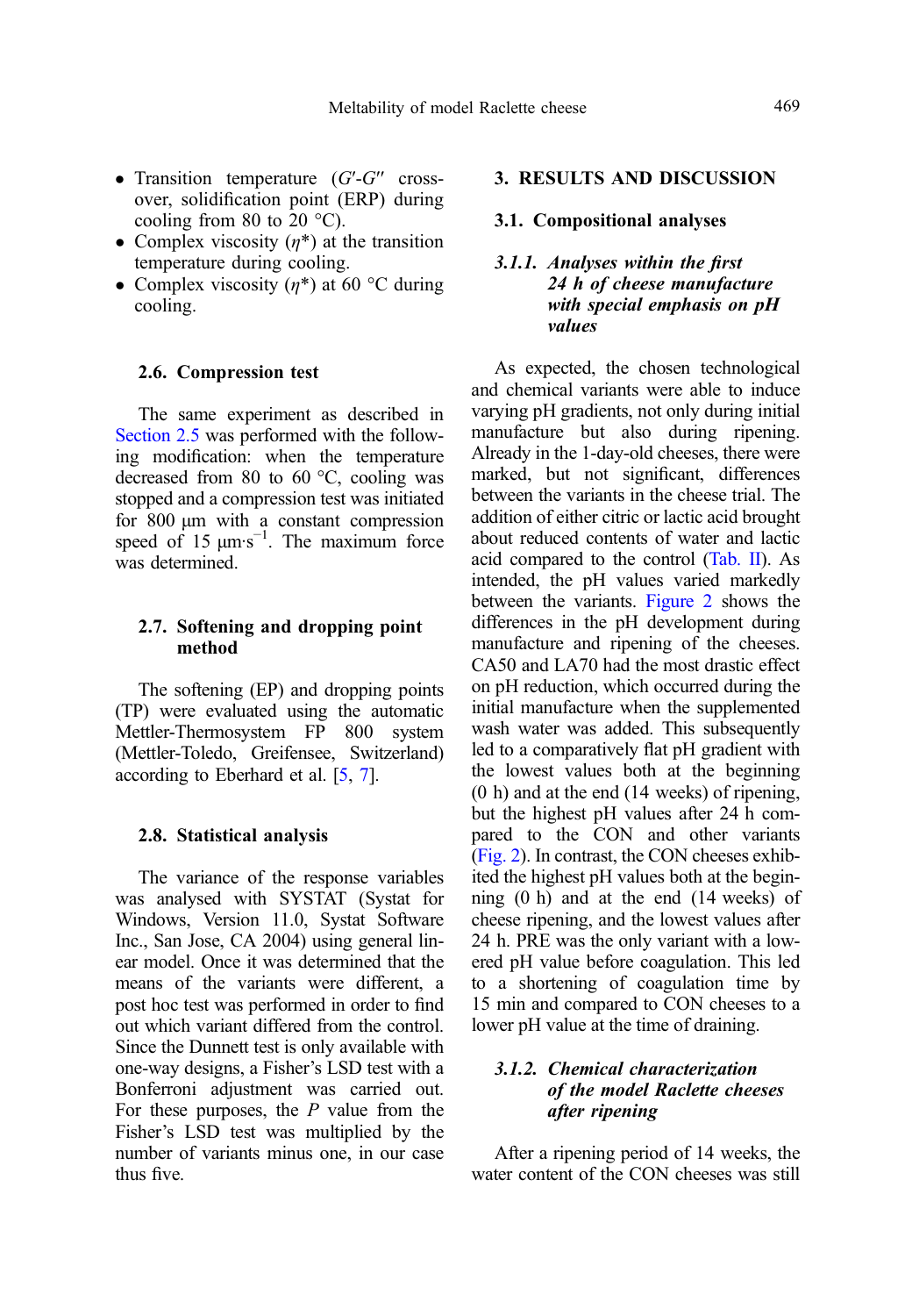| Variant<br>$(n = 2)$ | Galactose<br>$(mmol·kg^{-1})$ | Lactic acid<br>$(mmol \cdot kg^{-1})$ | Water<br>$(g \cdot kg^{-1})$ | pH   |
|----------------------|-------------------------------|---------------------------------------|------------------------------|------|
| <b>CON</b>           | 4.5                           | 170.0                                 | 530.5                        | 5.08 |
| PRE                  | 4.2                           | 159.0                                 | 508.5                        | 5.09 |
| CA50                 | 4.2                           | 136.5                                 | 500.5                        | 5.19 |
| LA70                 | 4.0                           | 134.5                                 | 481.5                        | 5.25 |
| CA25                 | 3.7                           | 159.5                                 | 491.5                        | 5.11 |
| LA35                 | 3.8                           | 155.5                                 | 502.0                        | 5.13 |
| P value ANOVA        |                               |                                       |                              |      |
| Variant              | n.s.                          | n.s.                                  | 0.079                        | n.s. |
| Day                  | *                             | n.s.                                  | n.s.                         | n.s. |

<span id="page-7-0"></span>Table II. Galactose, lactic acid, water and pH of experimental Raclette cheese after manufacturing (24 h).

 $* P \le 0.05$ ; n.s., not significant; asterisks in the same row show significant differences from the control; ANOVA, analysis of variance; day, day of cheese production; CON, control Raclette cheese; PRE, preripening; CA50 and CA25, addition of 50 or 25 g of citric acid, respectively; and LA70 and LA35, addition of 70 or 35 g of lactic acid, respectively.



**Figure 2.** pH gradients in the experimental Raclette cheeses (mean values,  $n = 2$ ). CON, control Raclette cheese; PRE, pre-ripening; CA50 and CA25, addition of 50 or 25 g of citric acid, respectively; and LA70 and LA35, addition of 70 or 35 g of lactic acid, respectively.

higher than the other variants [\(Tab. III\)](#page-8-0). However, significant differences were found neither for the fat nor for the sodium chloride content. Only the proportion of nonprotein nitrogen as a percentage of soluble nitrogen at pH 4.6 (NPN of SN 4.6) presumed an effect of the variants, indicating that LA70 (and probably also CA50) contained a higher proportion of long-chain soluble peptides. This could be a result of enhanced clotting enzyme activity and reduced bacterial peptidase activity due to lower pH value and water content in the cheese.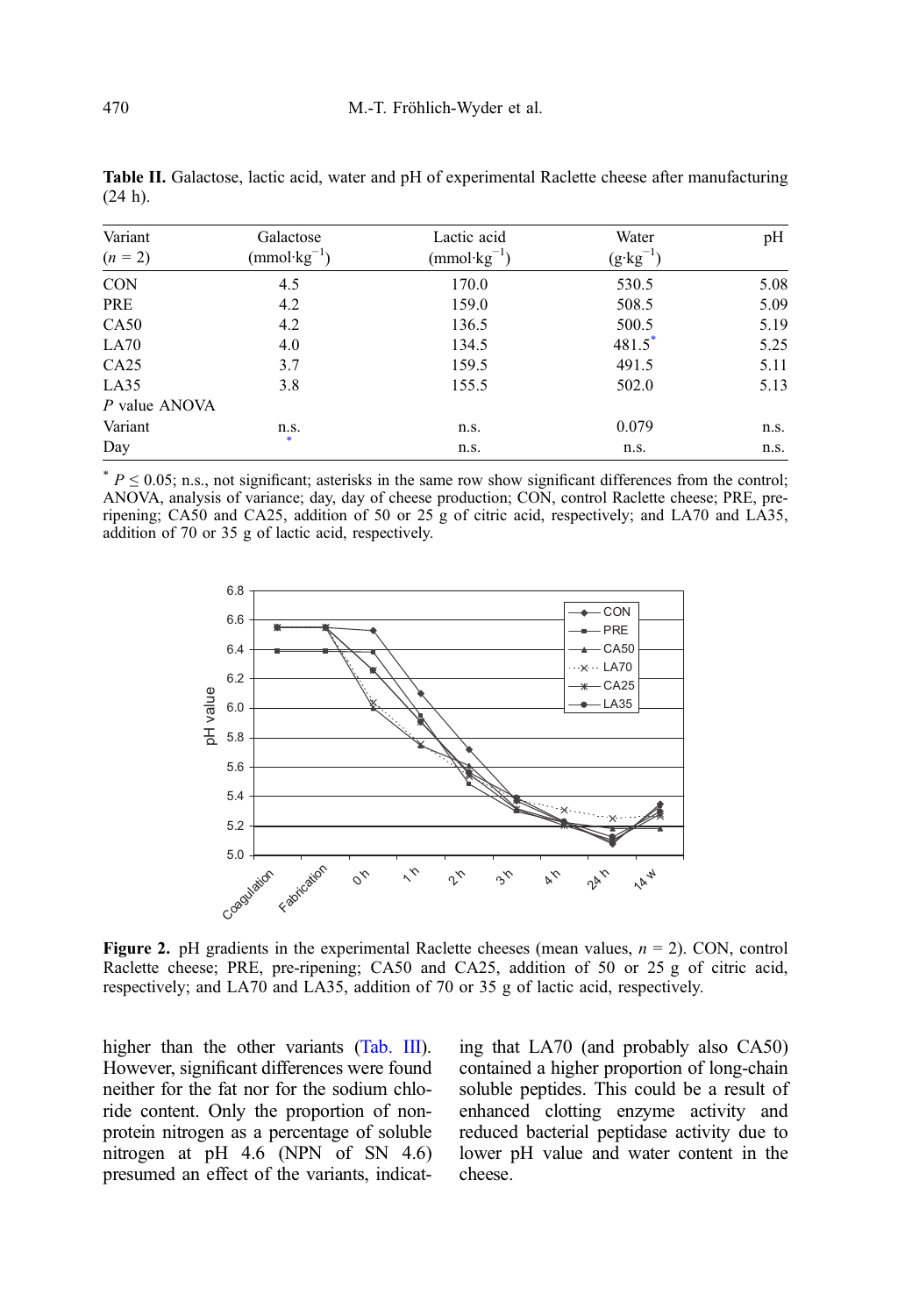| Variant $(n = 2)$ | Water $(g \cdot kg^{-1})$ | Fat $(g \cdot kg^{-1})$ | NaCl $(g \cdot kg^{-1})$ | NPN of SN 4.6 $(\% )$ |
|-------------------|---------------------------|-------------------------|--------------------------|-----------------------|
| <b>CON</b>        | 493.0                     | 245.3                   | 28.0                     | 76.8                  |
| PRE               | 468.3                     | 254.5                   | 27.4                     | 75.9                  |
| CA50              | 485.3                     | 267.0                   | 27.0                     | 63.6                  |
| LA70              | 445.3                     | 270.5                   | 26.6                     | $59.2^*$              |
| CA25              | 464.5                     | 257.9                   | 26.5                     | 71.8                  |
| LA35              | 467.3                     | 259.0                   | 26.4                     | 68.6                  |
| P value ANOVA     |                           |                         |                          |                       |
| Variant           | n.s.                      | n.s.                    | n.s.                     | *                     |

<span id="page-8-0"></span>Table III. Chemical composition of experimental Raclette cheese after ripening (14 weeks).

 $P \le 0.05$ ; n.s., not significant; asterisks in the same row show significant differences from the control; ANOVA, analysis of variance; day, day of cheese production; NaCl, sodium chloride; TN, total nitrogen; SN 4.6, soluble nitrogen at pH 4.6; NPN, non-protein nitrogen; CON, control Raclette cheese; PRE, preripening; CA50 and CA25, addition of 50 or 25 g of citric acid, respectively; and LA70 and LA35, addition of 70 or 35 g of lactic acid, respectively.

Day n.s. n.s. n.s. n.s. n.s. n.s. n.s.

In comparison to commercial Swiss Raclette cheeses that usually have a mean water content of  $\sim$  410 g·kg<sup>-1</sup> [\[10\]](#page-18-0), the water content of all model Raclette cheeses was considerably higher. Such a divergence will have an influence on the characteristics of the cheese. A higher water content is known to accelerate proteolysis and to have a positive effect on meltability [[6](#page-18-0), [38\]](#page-20-0). Furthermore, a higher residual lactose as a result of the higher water content leads to a greater acidification, and thus, to a greater extraction of Ca from the protein matrix. As is expected, the pH with a mean value of 5.3 in the ripe cheeses was lower compared to commercial Swiss Raclette cheeses, where pH values of 5.6–5.7 are generally found [[10](#page-18-0)]. The model Raclette cheeses, in fact, also revealed lower Ca contents [\(Tab. IV](#page-9-0)) than commercial Swiss Raclette cheeses that generally have a mean total Ca content of 6.5  $g \text{·kg}^{-1}$  [[10](#page-18-0)]. In comparison, Cheddar cheese lies in the range of 7–8 g·kg<sup>-1</sup> [\[24](#page-19-0), [29](#page-19-0)] and Mozzarella cheese in the range of 5.5–6.5  $g \text{·kg}^{-1}$  [\[22](#page-19-0)]. However, for experimental reasons, the same authors produced cheeses with significantly lower Ca contents reaching 5  $g \cdot kg^{-1}$  in Cheddar and even  $3.5 \text{ g·kg}^{-1}$  in Mozzarella.

## 3.1.3. Investigation of total Ca and Insol Ca contents

Extraction of Ca was lowest in the CON and PRE cheeses, which was also confirmed by the lower Ca contents in the whey of the two variants ([Tab. IV\)](#page-9-0). The highest Ca loss with whey was obtained with the variants CA50 and LA70. The pH value at the start of cheese pressing (pH at 0 h, [Fig. 2](#page-7-0)) correlated highly significantly with the Ca con-tent of the whey ([Fig. 3\)](#page-9-0). A strong pH<br>reduction during initial manufacture reduction during initial manufacture enhances the solubilization of Ca and leads to a stronger syneresis of the curd that favours the extraction of Ca from the protein matrix [[27](#page-19-0)]. As expected, CA50 cheeses had the lowest total Ca content. Surprisingly, the content of total Ca in the PRE cheeses was even higher than in the CON cheeses. The weak pH reduction in the pre-ripened vat milk resulted in a shortening of the coagulation time by 15 min. It is likely that these conditions favoured a stronger syneresis directly after cutting, before a sufficient solubilization of Ca was achieved, favouring the development of a dense protein matrix with poor Ca extraction. A similar effect was observed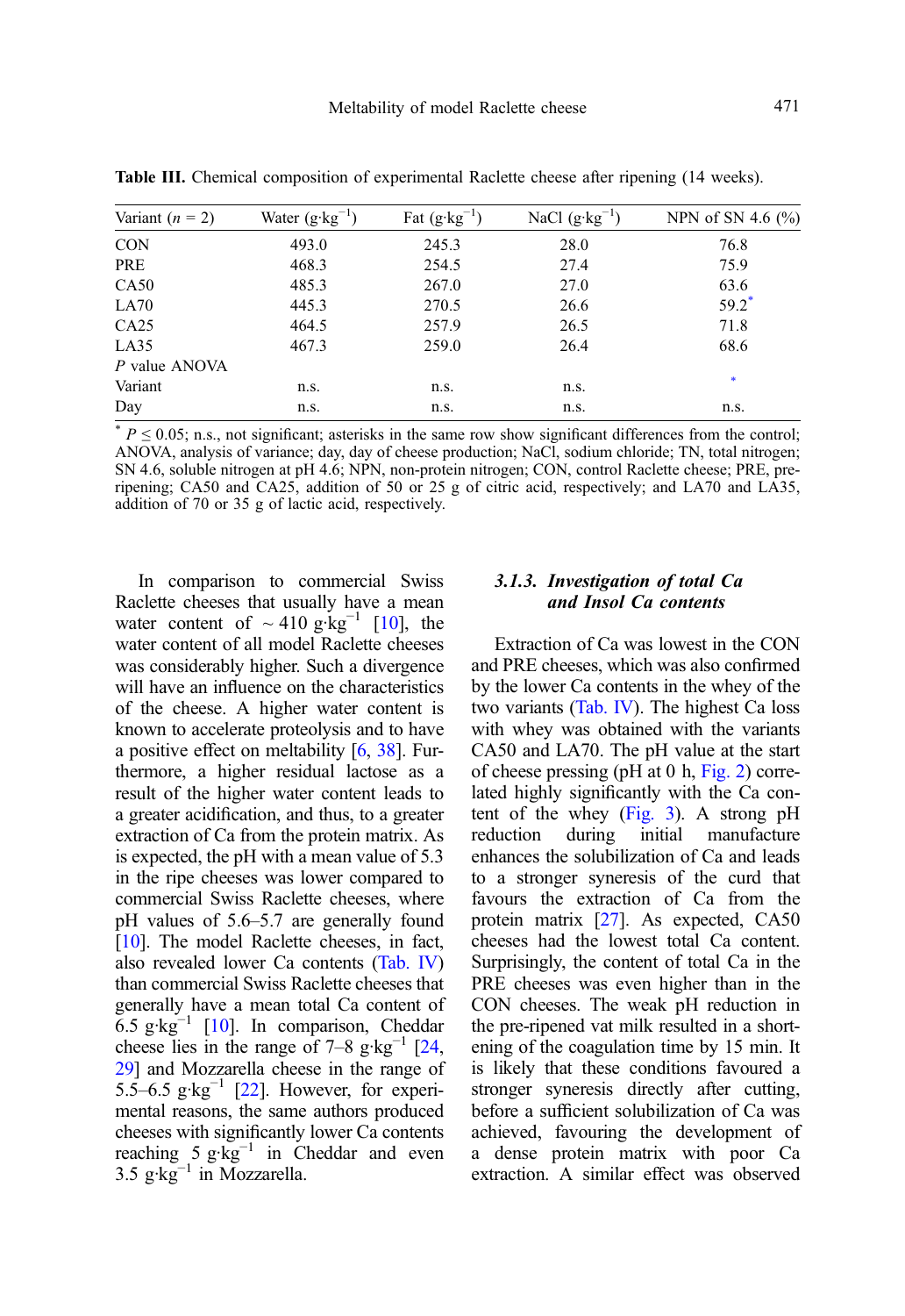| Variant<br>$(n = 2)$ | Ca in whey<br>$(mg \cdot kg^{-1})$ | Total Ca<br>in cheese<br>$(mg \cdot kg^{-1})$ | WSCa<br>in cheese<br>$(mg \cdot kg^{-1})$ | Insol Ca<br>in cheese<br>$(\%)$ | pH<br>in cheese |
|----------------------|------------------------------------|-----------------------------------------------|-------------------------------------------|---------------------------------|-----------------|
| <b>CON</b>           | 311                                | 4809                                          | 3683                                      | 23.4                            | 5.35            |
| PRE                  | 313                                | 5289                                          | 3744                                      | 29.1                            | 5.34            |
| CA50                 | $422$ **                           | 3846                                          | 3420                                      | 11.1                            | 5.18            |
| LA70                 | $386^*$                            | 4884                                          | 3747                                      | 23.2                            | 5.27            |
| CA25                 | 337                                | 4653                                          | 3818                                      | 17.8                            | 5.28            |
| LA35                 | 340                                | 5104                                          | 3727                                      | 26.9                            | 5.30            |
| P value ANOVA        |                                    |                                               |                                           |                                 |                 |
| Variant              | **                                 | $\ast$                                        | n.s.                                      | 0.071                           | n.s.            |
| Day                  | n.s.                               | n.s.                                          | n.s.                                      | n.s.                            | n.s.            |

<span id="page-9-0"></span>Table IV. Calcium contents in whey (24 h) and cheese (14 weeks).

 $* P \le 0.05;$   $* P \le 0.01$ ; n.s., not significant; asterisks in the same row show significant differences from the control; ANOVA, analysis of variance; day, day of cheese production; Ca, calcium; WSCa, water-soluble calcium; Insol, Insoluble; CON, control Raclette cheese; PRE, pre-ripening; CA50 and CA25, addition of 50 or 25 g of citric acid, respectively; and LA70, LA35, addition of 70 or 35 g of lactic acid, respectively.



Figure 3. Calcium content and pH value of whey at the end of manufacture  $(R = -0.923$ ,  $P \le 0.001$ , confidence interval on the regression line: 0.95). CON, control Raclette cheese; PRE, pre-ripening; CA50 and CA25, addition of 50 or 25 g of citric acid, respectively; and LA70 and LA35, addition of 70 or 35 g of lactic acid, respectively.

for the variant LA35 with a weak acidification of the wash water.

Although the variants LA70 and CA50 had comparable pH values at the end of manufacture and similar Ca contents in the whey (Fig. 3), they differed considerably in the total Ca content of the cheese (Tab. IV). While CA50 cheeses showed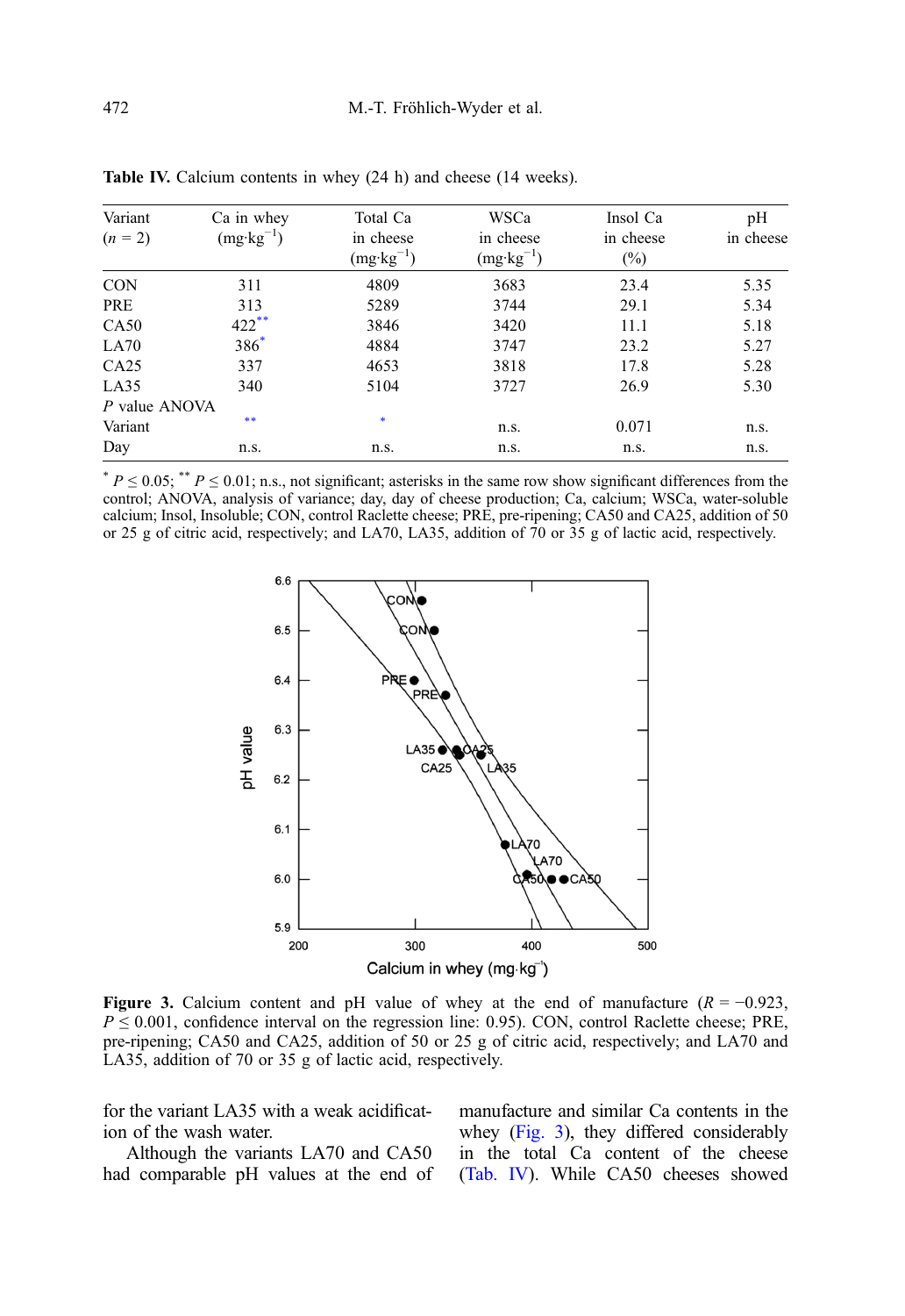

Figure 4. Insoluble calcium content and pH value in the ripened model Raclette cheeses  $(R = 0.846, P \le 0.001$ , confidence interval on the regression line: 0.95). CON, control Raclette cheese; PRE, pre-ripening; CA50 and CA25, addition of 50 or 25 g of citric acid, respectively; and LA70 and LA35, addition of 70 or 35 g of lactic acid, respectively.

a strong reduction in the total Ca, LA70 cheeses contained almost the same Ca content as the CON cheeses. This differing behaviour seems to be related to the chelating properties of citric acid sequestering Ca from the protein matrix and, therefore, decreasing the number of colloidal calcium phosphate (CCP) cross-links [\[35\]](#page-20-0). The relatively low content of total Ca in CON cheeses can only be explained by the strong lactic acid fermentation during the first 24 h, leading to a considerable loss of Ca under the press and in the brine. Thus, the Ca content of the whey at the time of draining is not always a reliable indicator for the Ca content found in cheese. The moment and the extent of pH reduction during cheese making seem to be crucial for the extraction of Ca from the protein matrix.

The number and the stability of the remaining CCP cross-links, specified as Insol or bound  $Ca$ , are affecting the melting properties of cheese. Several studies indicate that bound Ca is slowly solubilized within thefirst 2–3 months of cheese ripening due to the breakdown of the protein matrix [[20,](#page-19-0) [29,](#page-19-0) [40](#page-20-0)]. In this study, a good correlation between the content of Insol Ca and the pH value in the ripe model Raclette cheeses was obtained ( $R = 0.846$ ). The lower the pH value, the less bound Ca was detected (Fig. 4). Insol Ca correlated highly significantly with total Ca in the model Raclette cheeses ( $R = 0.956$ ), which is in agreement with the results obtained in Mozzarella cheese by Metzger and coworkers [[31](#page-19-0)–[33](#page-19-0)]. These findings imply that the adjustment of pH and total Ca content during cheese making is essential in order to control the meltability of Raclette cheese. High initial contents of Insol Ca can be compensated only by an adequate breakdown of the protein matrix.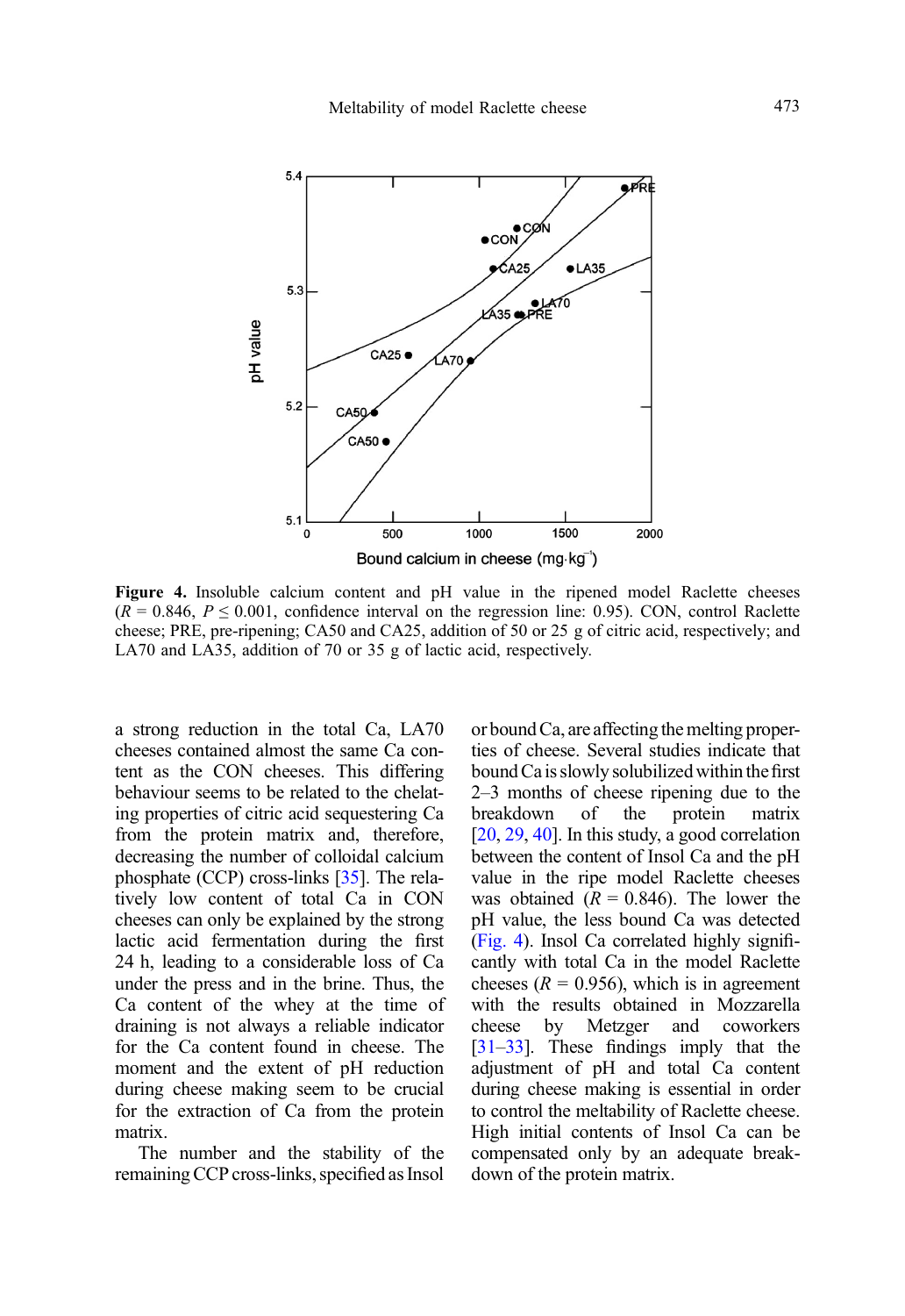<span id="page-11-0"></span>

Figure 5. Dynamic small amplitude oscillatory shear test performed with model Raclette cheeses sorted by the Ca content: CA50 with pH 5.20 (a), CA25 with pH 5.25 (b), CON with pH 5.35 (c), LA70 with pH 5.24 (d), LA35 with pH 5.28 (e) and PRE with pH 5.39 (f).  $G'$ , storage modulus;  $G''$ , loss modulus and tan $(\delta)$ , loss tangent as a function of increasing temperature. CON, control Raclette cheese; PRE, pre-ripening; CA50 and CA25, addition of 50 or 25 g of citric acid, respectively; and LA70 and LA35, addition of 70 or 35 g of lactic acid, respectively.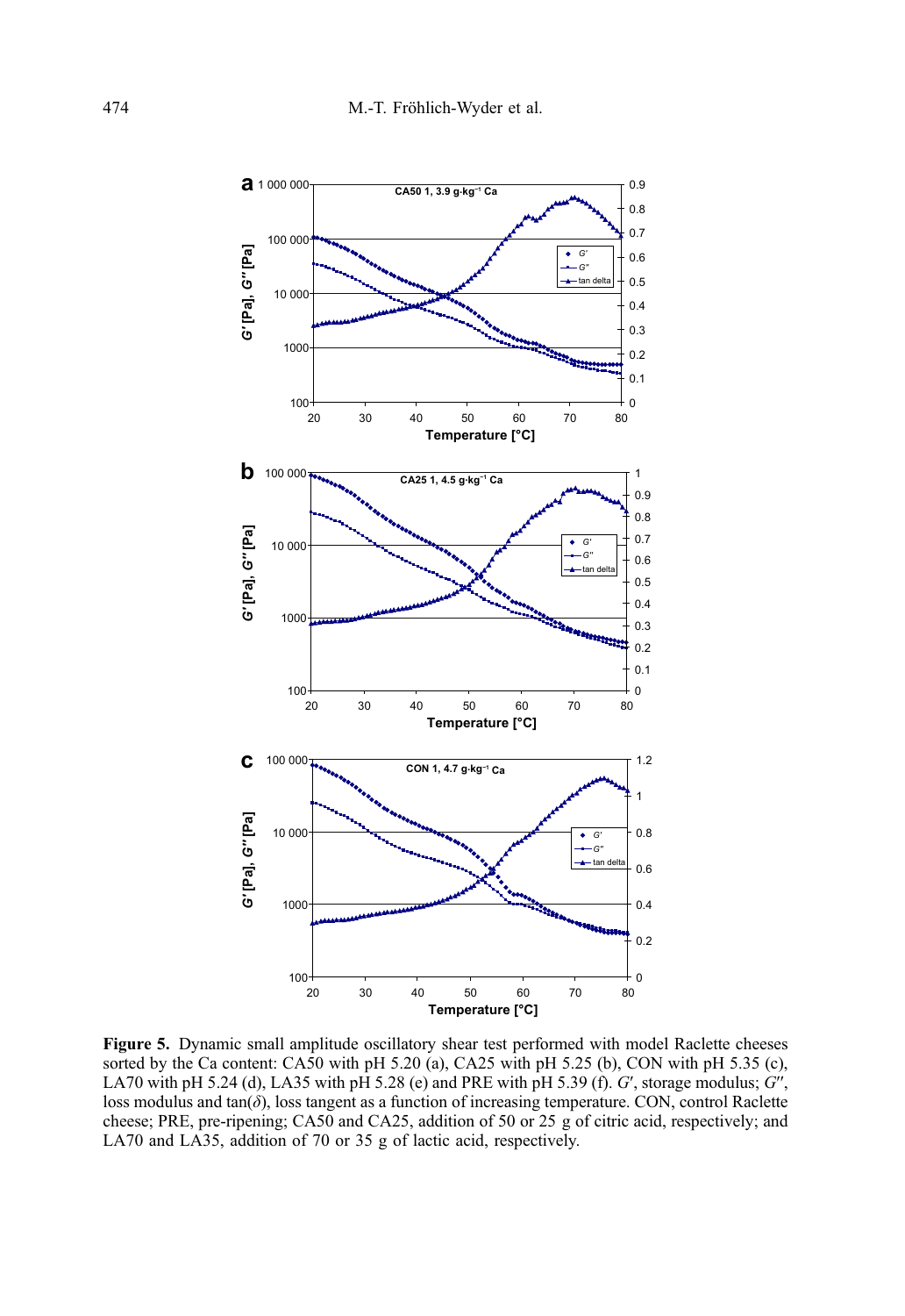

Figure 5. Continued.

## 3.2. Rheological analyses

[Figures 5](#page-11-0)a–[5](#page-11-0)f represent the rheograms of the six Raclette cheese variants from day 1

sorted by ascending Ca content (data from day 2 were comparable and are not shown). The  $G'$  and  $G''$  of all samples decreased as the temperature increased from 20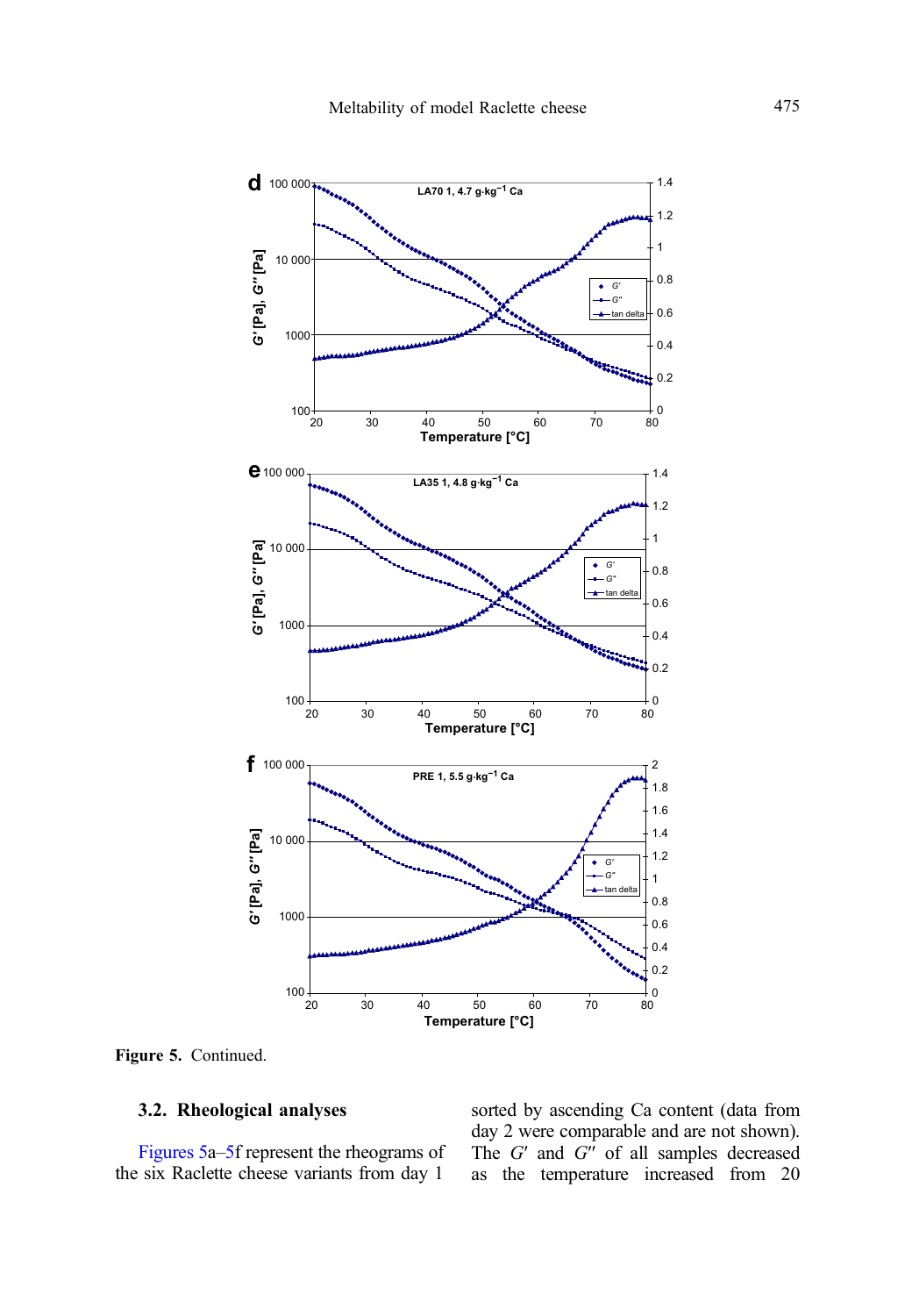to 80 °C. The decrease in  $G'$  is related to softening of the cheese sample. The LT values increased sharply at about 40–50 °C and exhibited a maximum  $(LT<sub>max</sub>)$  between 65 and 80 °C. This maximum reflects the point of highest bond mobility [\[29](#page-19-0)]. Due to the rather low Ca content of 3.9–5.5 g·kg<sup>-1</sup> in the experimental cheeses, generally lower  $LT<sub>max</sub>$  were obtained in comparison to commercial Swiss Raclette cheese (typical Ca content 6.5 g·kg<sup>-1</sup> with LT<sub>max</sub> values from 2 to 2.5). In contrast to the cheeses of the variants CON, LA70, LA35 and PRE [\(Figs. 5c](#page-11-0)–[5f](#page-11-0)), no crossover point was found for CA50 and CA25 cheeses.

The rheological data obtained during heating from 20 to 80 °C and cooling back to 20 °C of the six model Raclette cheese variants are summarized in [Table V.](#page-14-0) As no crossover was found for CA50, no SMP and ERP could be determined. Therefore, no complex viscosity at the crossover point (SMP and ERP) could be calculated. Numerically, a value of 80 °C was assigned for CA50 to SMP and ERP and the corresponding values of the complex viscosity were calculated in order to evaluate statistical values.

A high correlation was found between SMP and ERP  $(r = 0.98)$ . A low ERP is especially desirable for cheese manufacturers because cheese will remain fluid in the consumer's plate over a longer period. In contrast to commercial cheese samples, both SMP and ERP tended to reach high levels in our experiment, especially for CA50 and CA25.

At the beginning of the experiment at 20 °C,  $G'$  and  $G''$  were significantly higher for CA50 as compared to the PRE. The higher G' and G" values for CA50 indicate a greater "firmness". Shirashoji et al. [\[41](#page-20-0)] had found higher G′ and hardness values for processed cheese with high additions of trisodium citrate. PRE had even lower levels of  $G'$  and  $G''$  at 20 °C at the beginning of the experiment compared to CON. Choi et al. [\[3\]](#page-18-0) had found similar results

where  $G'$  values at 20 °C decreased as a result of acidification of milk before manufacture.

A similar phenomenon was observed for  $G'$  and  $G''$  at 80 °C. Very high levels were found for CA50 and CA25 compared to CON, again suggesting either additional or stronger bonds inside the casein network for CA50 and CA25. The elastic properties of CA50 were always dominant over the viscous properties even at 80 °C. The structure remained "solid-like" from 20 to 80 °C.

The  $LT_{\text{max}}$  was small for CA25 (1.4) and even below 1 (0.9) for CA50. The latter cheese had a Ca content of 3.8 g·kg<sup>-1</sup> and a pH of 5.18. PRE with a Ca content of 5.5 g·kg<sup>-1</sup> and a pH value of 5.39 clearly showed the highest  $LT_{\text{max}}$  at 1.7. For 92 commercial samples of Swiss Raclette cheese with an average Ca content of 6.5 g·kg<sup>-1</sup> and a pH of 5.7, LT<sub>max</sub> values between 2.0 and 2.5 were observed in a study by Guggisberg et al.  $[10]$  $[10]$  $[10]$ . LT<sub>max</sub> correlated highly negatively ( $r = -0.916$ ) with  $G'$  at 20 °C at the beginning of the experiment (firmness), which is in agreement with the results found by Lu et al. [\[25\]](#page-19-0).

In [Table VI,](#page-15-0) the results of the compression test and of the softening (EP) and dropping point (TP) experiment are summarized. The smallest force in the compression test was measured for PRE, whereas CON, LA70 and LA37 showed medium forces and CA50 and CA25 tended towards the highest values. It is assumed that addition of citric acid could have increased the water-binding capacity. The maximum force was found for CA50, the variant with the lowest LT and highest  $G'$  at 20 and 80 °C. Accordingly, a high correlation between  $G''$ at 80 °C and the compression force was found  $(r = 0.924)$ . A significantly higher EP was observed for CA50. Both EP and TP tended towards very high levels for CA50 and CA25. EP was positively correlated with SMP  $(r = 0.879)$ , ERP  $(r = 0.854)$  and TP  $(r = 0.838)$ . Schluep and Puhan [\[40\]](#page-20-0) reported that Swiss Raclette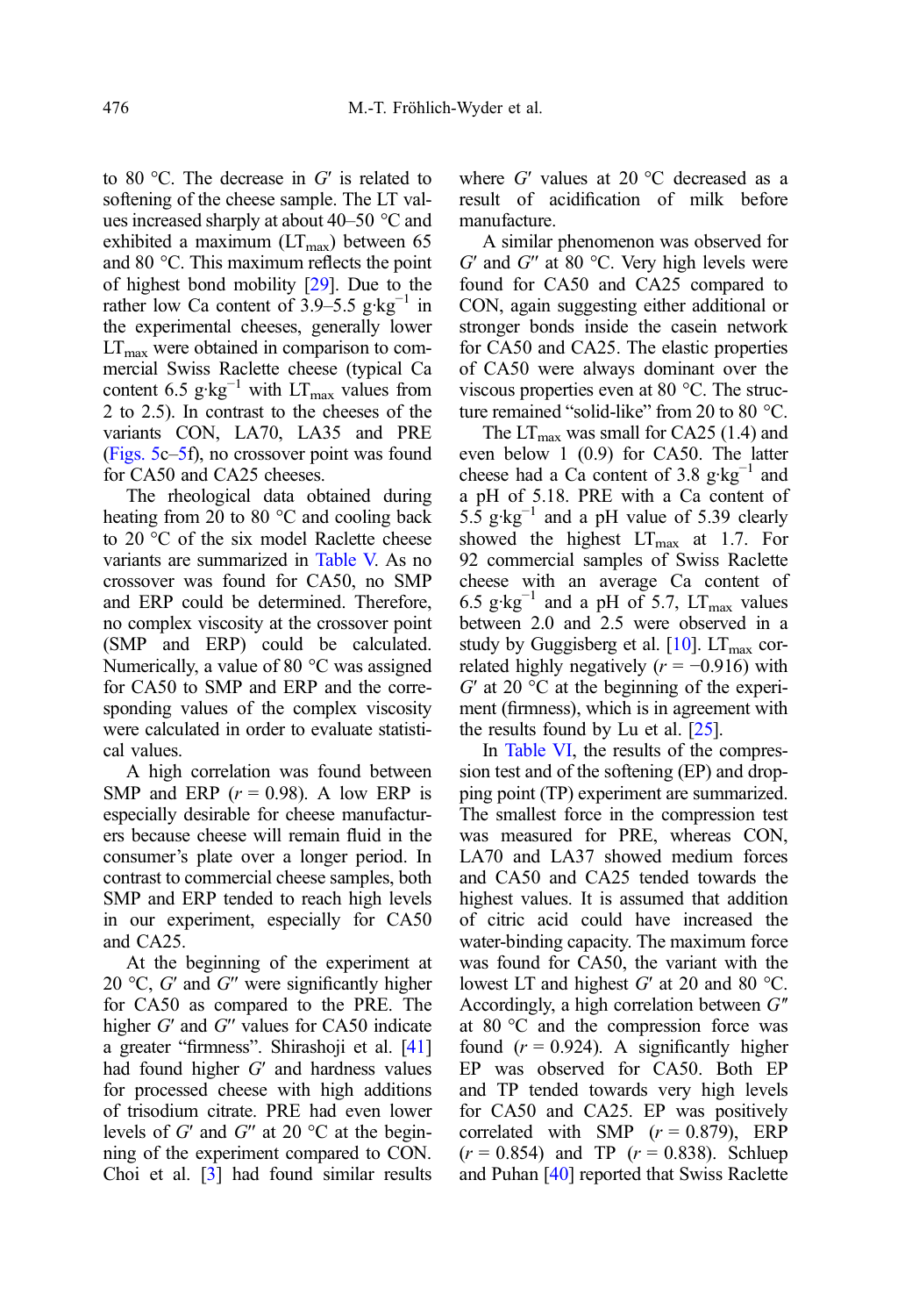| ١<br>ŗ<br>٦            |
|------------------------|
| "תה הדד                |
| j<br><b>CONGRATION</b> |
| $\frac{1}{2}$          |

| Variants     | <b>SMP</b>        | ERP               | G'       | $G^{\prime\prime}$ | G'      | $G^{\prime\prime}$ | $\tan \sigma_{\text{max}}$ | $\eta^*$      | $\tan \sigma_{\text{max}}$ | $\eta^*$      | $\eta^*$        |
|--------------|-------------------|-------------------|----------|--------------------|---------|--------------------|----------------------------|---------------|----------------------------|---------------|-----------------|
| $(n = 2)$    | $({}^{\circ}C)$   | $(^\circ C)$      | (20 °C)  | (20 °C)            | (80 °C) | (80 °C)            | $(20-80 °C)$               | (SMP)         | $(80-20 °C)$               | (ERP)         | (60 °C)         |
|              |                   |                   | $(Pa)^a$ | $(Pa)^a$           | (Pa)    | (Pa)               |                            | $(Pa\cdot s)$ |                            | $(Pa\cdot s)$ | $(Pa\cdot s)^b$ |
| <b>CON</b>   | 66.8              | 59.1              | 76 875   | 22 960             | 259.3   | 308.3              | 1.4                        | 79.2          | 1.4                        | 202.0         | 185.2           |
| PRE          | 66.0              | 56.9              | 64 685   | 20 395             | 166.4   | 286.3              | 1.7                        | 123.8         | 1.7                        | 274.2         | 215.6           |
| CA50         | 80.0 <sup>c</sup> | 80.0 <sup>c</sup> | 108 650  | 34 365             | 418.4   | 296.5              | 0.9                        | 51.3          | 0.9                        | 51.3          | 121.2           |
| LA70         | 64.9              | 54.6              | 81 000   | 26 560             | 157.7   | 228.5              | 1.7                        | 95.0          | 1.7                        | 213.2         | 140.0           |
| CA25         | 71.9              | 67.8              | 80 160   | 24 960             | 290.6   | 294.9              | 1.4                        | 74.0          | 1.3                        | 145.3         | 184.4           |
| LA35         | 66.4              | 56.8              | 70 105   | 21 985             | 198.3   | 270.2              | 1.5                        | 82.9          | 1.5                        | 201.3         | 188.8           |
| $P$ value    |                   |                   |          |                    |         |                    |                            |               |                            |               |                 |
| <b>ANOVA</b> |                   |                   |          |                    |         |                    |                            |               |                            |               |                 |
| Variant      | n.s.              | 0.069             |          | $\ast$             | n.s.    | n.s.               | n.s.                       | n.s.          | n.s.                       | 0.067         |                 |
| Day          | n.s.              | n.s.              | n.s.     | n.s.               |         | $\bullet$          | n.s.                       | n.s.          | n.s.                       | n.s.          | n.s.            |

<span id="page-14-0"></span>Table V. Rheological data of model Raclette cheese after 14 weeks of ripening.

 $* P \le 0.05$ ; n.s., not significant; CON, control Raclette cheese; PRE, pre-ripening; CA50 and CA25, addition of 50 or 25 g of citric acid, respectively; and LA70 and LA35, addition of 70 or 35 g of lactic acid, respectively.<br><sup>a</sup> At the beginning of the experiment.<br><sup>b</sup> During cooling.<br><sup>c</sup> No SMP and ERP detected.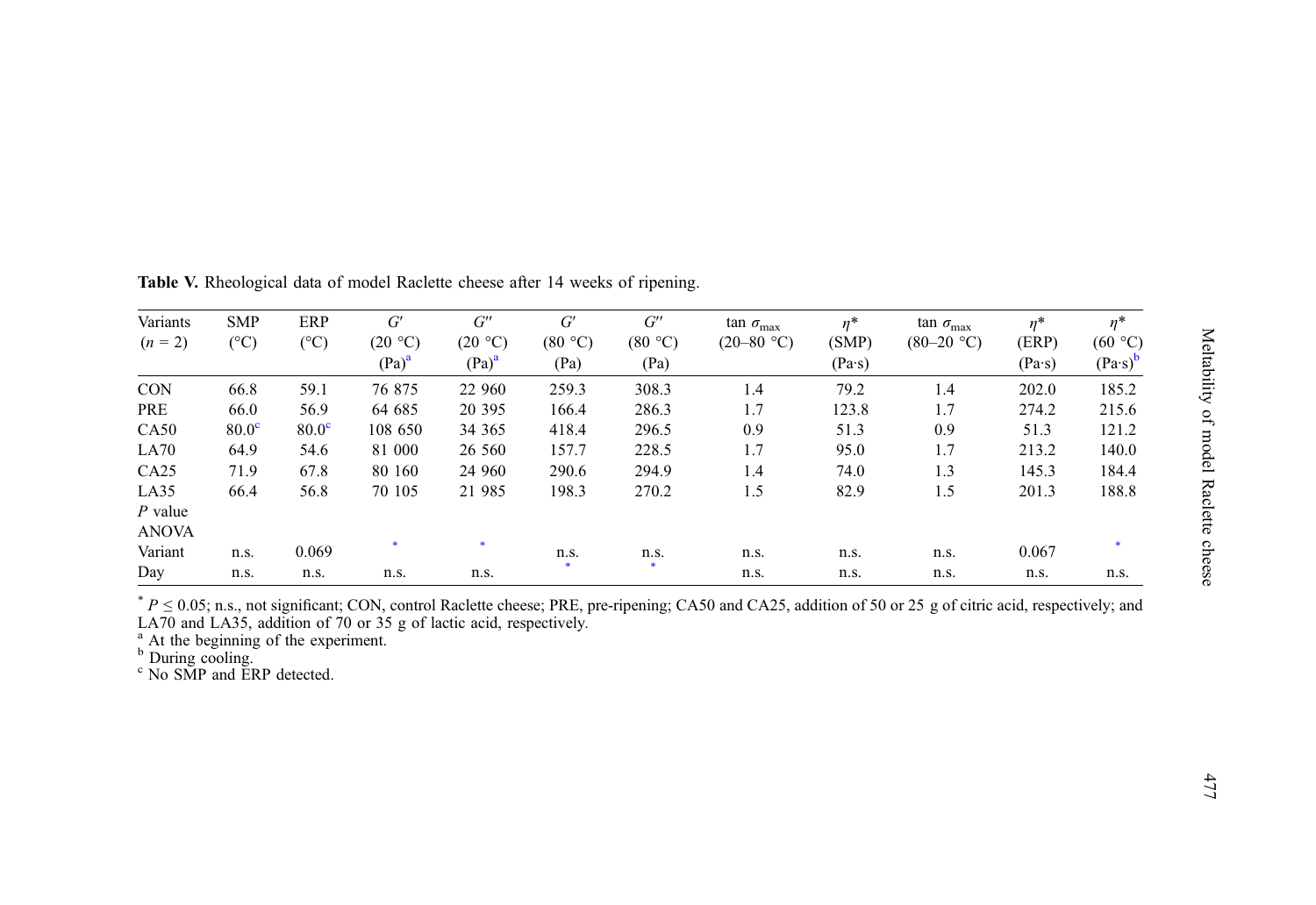| Variants      | Maximum force      | EP           | TP           | Difference     | Index TP $\times$ |  |
|---------------|--------------------|--------------|--------------|----------------|-------------------|--|
| $(n = 2)$     | (compression test) | $(^\circ C)$ | $(^\circ C)$ | $TP - EP (°C)$ | difference/100    |  |
|               | (N)                |              |              |                |                   |  |
| <b>CON</b>    | 1.08               | 56.9         | 63.0         | 6.2            | 3.9               |  |
| PRE           | 0.97               | 58.0         | 64.9         | 6.9            | 4.5               |  |
| CA50          | 1.46               | 62.4         | 70.3         | 7.8            | 5.6               |  |
| LA70          | 1.00               | 59.1         | 63.7         | 4.6            | 2.9               |  |
| CA25          | 1.15               | 59.9         | 67.6         | 7.7            | 5.2               |  |
| LA35          | 1.05               | 56.5         | 64.1         | 7.8            | 5.0               |  |
| P value ANOVA |                    |              |              |                |                   |  |
| Variant       | n.s.               | $\ast$       | n.s.         | n.s.           | n.s.              |  |
| Day           | n.s.               | n.s.         | n.s.         | n.s.           | n.s.              |  |

<span id="page-15-0"></span>Table VI. Compression test, softening and dropping points of model Raclette cheeses after 14 weeks of ripening.

 $*$   $P \le 0.05$ ; n.s., not significant; CON, control Raclette cheese; PRE, pre-ripening; CA50 and CA25, addition of 50 or 25 g of citric acid, respectively; and LA70 and LA35, addition of 70 or 35 g of lactic acid, respectively.

cheese samples with good melting properties meet the following three conditions: (1) TP below 65 °C, (2) difference  $(TP - EP)$  below 9 °C and (3) an index value (TP  $\times$  difference/100)  $<$  7. With the exception of CA50 and CA25 cheeses whose TP values exhibited very high levels, all experimental cheeses fulfilled these three conditions. The results of the compression test and of the EP and TP experiments are in good agreement with the rather distinct behaviour of CA50 and CA25 cheeses observed in the dynamic small amplitude oscillatory shear test. The CA variants especially showed high firmness and atypical melting properties, suggesting a different molecular structure. It is assumed that addition of citric acid dissolved, similar to the manufacture of processed cheese, part of the CCP, and thus increased the waterbinding capacity of the protein matrix, leading to a firmer texture and atypical melting properties of CA50 and CA25 cheeses. The effects of the different technological and chemical variants on LT are represented in [Figure 6](#page-16-0). At very low Ca concentrations  $(Ca < 4.7 \text{ g·kg}^{-1})$  and low pH values

 $(< 5.25)$ , LT<sub>max</sub> remained low and G' stayed greater than G′′ indicating a dominance of "solid-like" rheological properties. In other studies [\[24,](#page-19-0) [30\]](#page-19-0), the meltability was also reduced (low  $LT_{\text{max}}$ ) at pH values below 5.0. However, at higher concentrations of Ca and higher pH, "liquid-like" rheological properties dominated  $(G'' > G')$ . The results of the rheological analyses suggest that both the Ca content and the pH value strongly influence the melting properties of Raclette cheese. The influence of low pH and low Ca content on LT values could be clearly demonstrated.  $LT_{\text{max}}$  values were positively correlated with total Ca  $(r = 0.802)$  and Insol Ca  $(r = 0.821)$ .

#### 3.3. Sensory analysis

The sensory analysis of the melted cheeses on the ceramic plate showed no significant differences between the variants ([Tab. VII](#page-17-0)). There were, nevertheless, some differences that are noteworthy. Although the CA50 cheeses showed the highest values for "firmness" in the rheological tests, they were judged by the panel to be only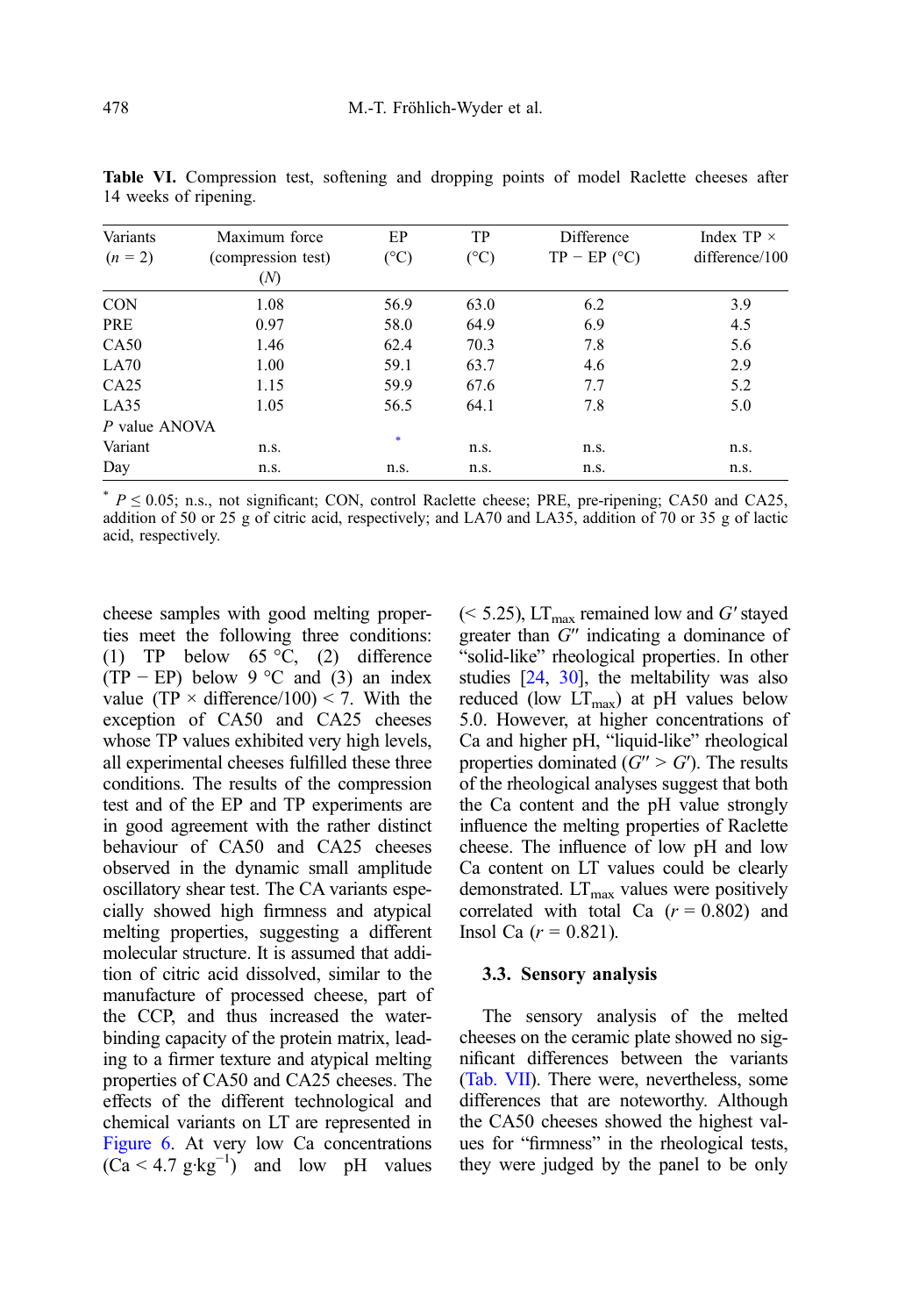<span id="page-16-0"></span>

Figure 6. 3-D figure of the influence of pH and calcium content on loss tangent  $(z \text{ axis})$ .

slightly gummy. They were also less ropy than the CON and the other variants, but exhibited more fat separation. The LA variants stood out with a positive influence on the flavour. The cheeses were significantly less bitter than the others. Also the aroma qualities were superior.

As previously mentioned, the interactions between total Ca content, pH and proteolysis in the ripe cheese are critical parameters that influence the textural properties. In this study, the total Ca content of all cheeses was lower than in the commercial Swiss Raclette cheese. As a consequence, the panel judged the melting properties of the trial cheeses as very good. The melted cheeses were very liquid and had practically no filaments, only the score for the gummy properties was in the medium range. Therefore, further reduction of the cross-linking material in the casein could only lead to an improvement in the gummy properties. As a matter of fact, the gummy attribute of the cheeses correlated to a significant level ( $P < 0.05$ ) negatively with the content of Insol Ca [\(Fig. 7](#page-17-0)). The more the Ca was extracted from the protein matrix, the less gummy the cheeses became from the sensorial point of view  $(r = -0.746)$ . This was not the case for the ropy and viscous attributes, which correlated only poorly with Ca  $(r = -0.373$  and −0.366, respectively), which is not surprising since especially the viscous properties depend on the water-binding capacity of the cheese matrix.

## 3.4. Final interpretation of melting behaviour

In cheese, Insol Ca probably exists in the form of CCP attached to the casein matrix or in the form of Ca bridges between para-casein molecules. Consequently, the para-casein is essentially insoluble and only a small amount of the total moisture in cheese is bound to protein. The effect of citric acid in the model Raclette cheeses was not only due to the reduction of pH and so to the solubilization of Ca, but also to the sequestration of Ca as a result of its chelating properties. Since CCP and Ca bridges are broken apart, the para-casein gets partially hydrated and becomes soluble.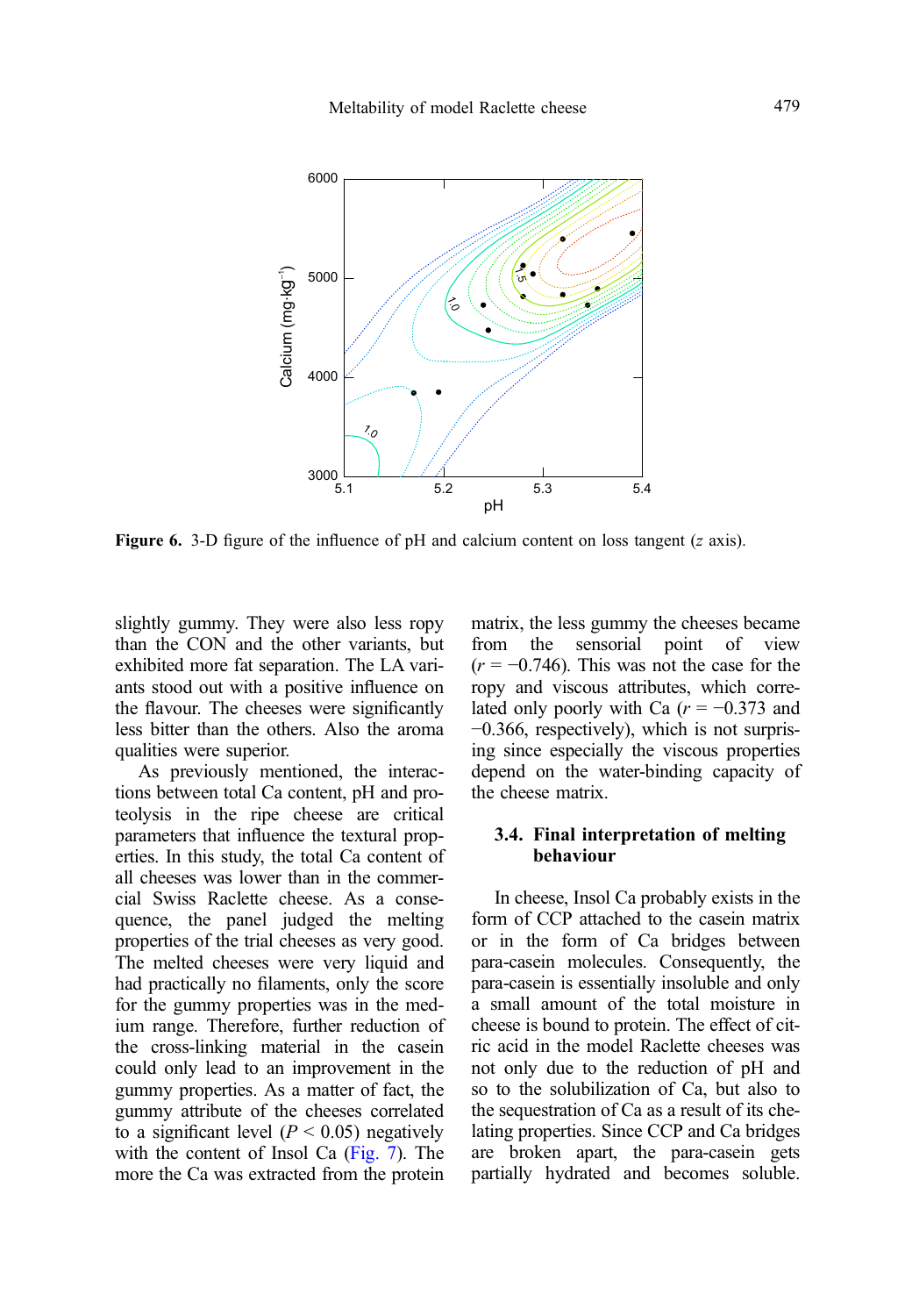<span id="page-17-0"></span>

Figure 7. Insoluble calcium in cheese and gummy properties of the melted model Raclette cheeses  $(R = -0.746, P \le 0.05,$  confidence interval on the regression line: 0.95). CON, control Raclette cheese; PRE, pre-ripening; CA50 and CA25, addition of 50 or 25 g of citric acid, respectively; and LA70 and LA35, addition of 70 or 35 g of lactic acid, respectively.

| Variant<br>$(n = 2)$      | Fat<br>separation | Viscosity | Ropy<br>qualities | Gummy | Skin<br>qualities formation | Bitterness Saltiness Olfactory |      | qualities | Aroma<br>qualities |
|---------------------------|-------------------|-----------|-------------------|-------|-----------------------------|--------------------------------|------|-----------|--------------------|
| <b>CON</b>                | 3.39              | 4.11      | 4.17              | 3.72  | 3.83                        | 3.44                           | 1.78 | 2.83      | 3.00               |
| PRE                       | 3.17              | 4.17      | 4.28              | 3.56  | 3.67                        | 3.61                           | 2.17 | 2.67      | 3.17               |
| CA50                      | 2.89              | 4.39      | 4.72              | 4.72  | 3.89                        | 3.94                           | 2.56 | 2.78      | 3.44               |
| LA70                      | 3.00              | 4.11      | 3.89              | 3.72  | 3.67                        | 4.11                           | 3.00 | 2.83      | 3.56               |
| CA25                      | 3.11              | 4.22      | 4.61              | 3.72  | 3.61                        | 3.78                           | 2.33 | 2.83      | 3.61               |
| LA35                      | 3.61              | 4.39      | 4.56              | 3.72  | 3.67                        | $4.33$ <sup>*</sup>            | 2.00 | 2.50      | 3.72               |
| $P$ value<br><b>ANOVA</b> |                   |           |                   |       |                             |                                |      |           |                    |
|                           |                   |           |                   |       |                             | $\ast$                         |      |           |                    |
| Variant                   | n.s.<br>**        | n.s.      | n.s.              | n.s.  | n.s.                        |                                | n.s. | n.s.      | n.s.               |
| Day                       |                   | n.s.      | n.s.              |       | n.s.                        | n.s.                           | n.s. | n.s.      | n.s.               |

Table VII. Sensory analysis of the ripe trial Raclette cheeses in melted form.

Scale: 5, slightly; 3, medium; 1, highly;  $* P \le 0.05$ ;  $* P \le 0.01$ ; n.s., not significant; ANOVA, analysis of variance; day, day of cheese production; CON, control Raclette cheese; PRE, pre-ripening; CA50 and CA25, addition of 50 or 25 g of citric acid, respectively; and LA70 and LA35, addition of 70 or 35 g of lactic acid, respectively.

Subject to the processing conditions, this mechanism is known to take place in the manufacture of processed cheese [[11](#page-19-0)]. With the aid of heat and shear, the emulsifying salts promote the hydration and dispersal of casein, resulting in an increase in the viscosity of the cheese mass. It is suggested that the increased hydration and viscosity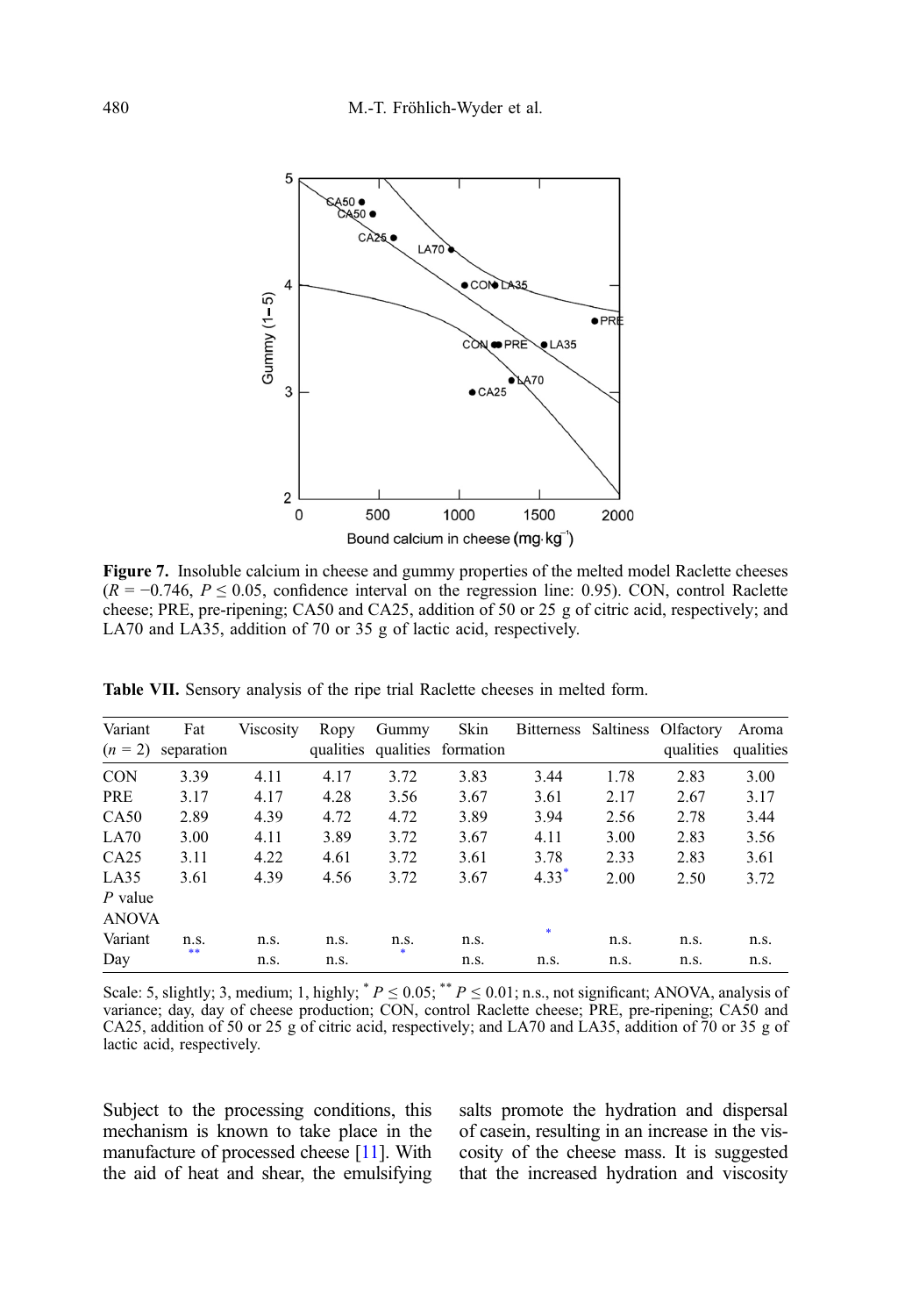<span id="page-18-0"></span>in the cheeses made with citric acid could explain the atypical rheological behaviour of these cheese samples.

#### 4. CONCLUSIONS

The chosen technological and chemical variants were able to induce varying pH gradients, not only during manufacture but also during ripening, with the resulting varying contents of total and Insol Ca. PRE led to a reduced pH already before coagulation, but the total Ca in the cheese was even higher compared to CON. CA25/50 and LA35/70 led to a clear reduction in pH in the vat during stirring, but only CA50 showed a significant reduction in the total and Insol Ca contents in the ripened cheese underlining that the chelating characteristics of citric acid contributed in an important way to the removal of calcium. The rheological tests described CA50 and CA25 as firmer cheeses that maintained a dominance of "solid-like" properties even at the maximal temperature of 80 °C. Nevertheless, the sensory panel judged the CA25 and CA50 cheeses that showed firmer texture, higher SMP and ERP, lower LT values and an absence of G′-G″ crossover as cheeses with good melting properties. It seems that the sensory panel had a different sensation, irrespective of whether the cheeses showed a typical melting behaviour or not.

Acknowledgements: K. Schafroth is acknowledged for the cheese manufacture in the ALP pilot plant. The authors also thank U. Bütikofer for statistical and scientific assistance.

#### **REFERENCES**

[1] Blumenthal A., Weymuth H., Hansen W., Käse für Raclette: idealer Tropfpunkt bei 65 °C, Die Fliess- und Tropfpunkte für Raclette-Käse, Schweiz. Milchztg. 102 (1976) 391–395.

- [2] Chevanan N., Muthukumarappan K., Effect of calcium and phosphorus, residual lactose, and salt-to-moisture ratio on the melting characteristics and hardness of cheddar cheese during ripening, J. Food Sci. 72 (2007) E168–E176.
- [3] Choi J., Horne D.S., Johnson M.E., Lucey J.A., Effects of the concentration of insoluble calcium phosphate associated with casein micelles on the functionality of directly acidified cheese, J. Dairy Sci. 91 (2008) 513–522.
- [4] Collomb M., Spahni M., Steiger G., Dosage de la teneur en azote selon Kjeldahl de produits laitiers et de certaines de leurs fractions azotées à l'aide d'un système automatisé, Trav. chim. alim. hyg. 81 (1990) 499–509.
- [5] Eberhard P., Moor U., Rüegg M., Zusammensetzung und physikalische Eigenschaften gut und ungenügend schmelzender Raclettekäse. I. Raclettekäse aus pasteurisierter Milch [Composition and physical properties of Raclette cheese with good and unsatisfactory melting characteristics. I. Raclette cheese from pasteurized milk], Schweiz. Milchwirtschaftliche Forsch. 17 (1988) 3–8.
- [6] Eberhard P., Moor U., Rüegg M., Zusammensetzung und physikalische Eigenschaften gut und ungenügend schmelzender Raclettekäse. II. Walliser Rohmilch-Raclettekäse [Composition and physical properties of Raclette cheeses with good and unsatisfactory melting characteristics. II. Walliser Raclette cheese], Schweiz. Milchwirtschaftliche Forsch. 17 (1988) 47–52.
- [7] Eberhard P., Moor U., Rüegg M., Flückiger E., Objektive Erfassung des Erweichungsund Tropfpunktes von Raclettekäse, Schweiz. Milchwirtschaftliche Forsch. 15 (1986) 93– 96.
- [8] Fröhlich-Wyder M.T., Bütikofer U., Guggisberg D., Wechsler D., Raclettekäse: weniger Kalzium für bessere Schmelzeigenschaften, Agrarforschung 14 (2007) 10–15.
- [9] Fröhlich-Wyder M.T., Bütikofer U., Guggisberg D., Wechsler D., Kalzium in Raclettekäse: Bedeutung von pH-Wert und Komplexbildung, Agrarforschung 14 (2007) 56–61.
- [10] Guggisberg D., Bütikofer U., Albrecht B., Melting and solidification characteristics of Swiss Raclette cheese measured by small amplitude oscillatory shear measurements, J. Texture Stud. 38 (2007) 297–323.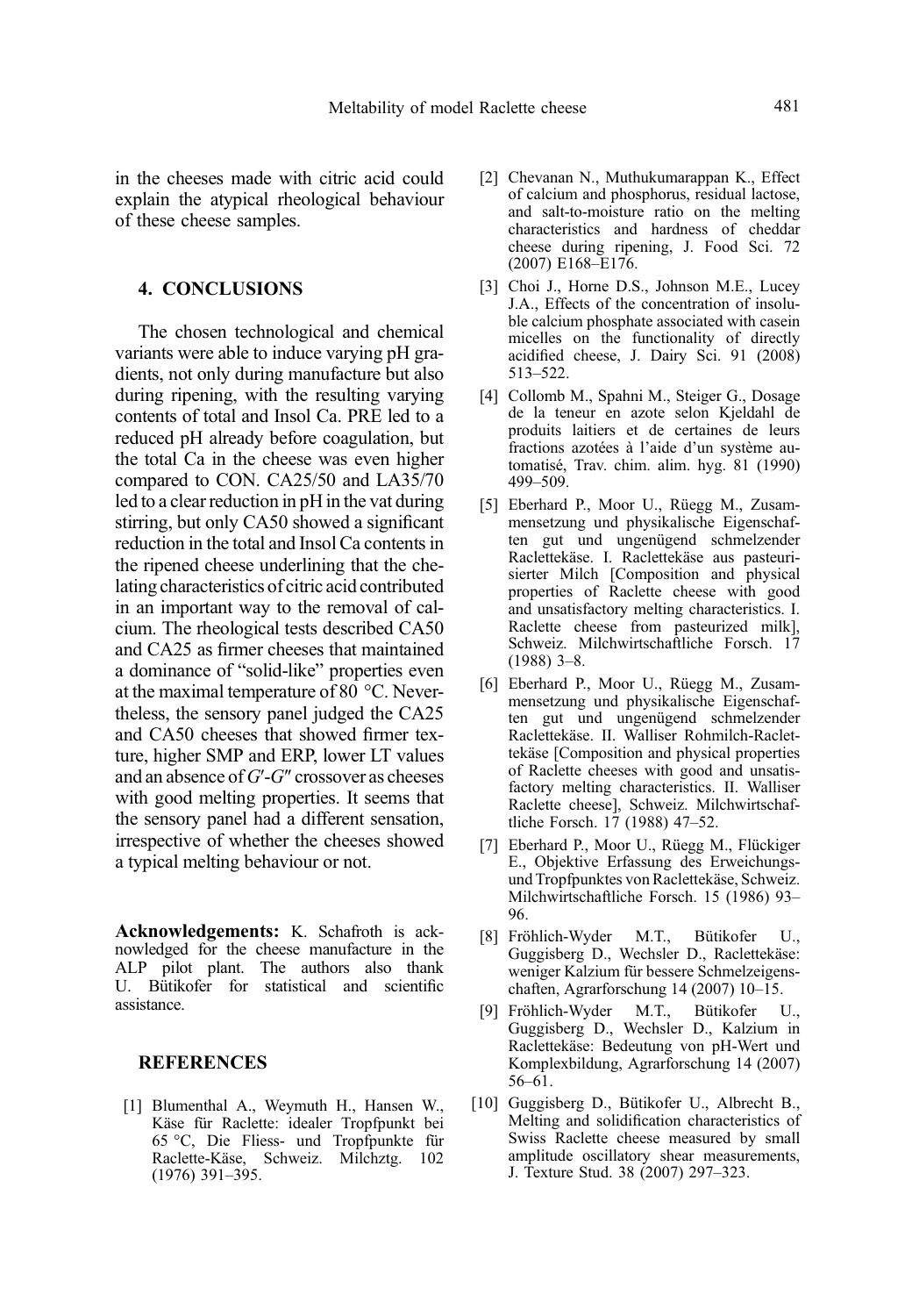- <span id="page-19-0"></span>[11] Guinee T.P., Caric M., Kalab M., Pasteurized Processed Cheese and Substitute/Imitation Cheese Products, in: Fox P.F., McSweeney P.L.H., Cogan T.M., Guinee T.P. (Eds.), Cheese: Chemistry, Physics and Microbiology, Major Cheese Groups, Elsevier Academic Press, Amsterdam, The Netherlands, 2004, pp. 349–394.
- [12] Guinee T.P., Feeney E.P., Auty M.A.E., Fox P.F., Effect of pH and calcium concentration on some textural and functional properties of Mozzarella cheese, J. Dairy Sci. 85 (2002) 1655–1669.
- [13] Gunasekaran S., Ak M.M., Cheese Rheology and Texture, CRC Press, Boca Raton FL; London, UK; New York, NY; Washington, DC, 2003.
- [14] IDF Standard 4, Cheese and Processed Cheese – Determination of the Total Solids Content (Reference Method), International Dairy Federation, Brussels, Belgium, 2004.
- [15] IDF Standard 88, Cheese and Processed Cheese Products – Determination of Chloride Content – Potentiometric Titration Method, International Dairy Federation, Brussels, Belgium, 2006.
- [16] IDF Standard 119, Milk and Milk Products Determination of Calcium, Sodium, Potassium and Magnesium Contents – Atomic Absorption Spectrometric Method, International Dairy Federation, Brussels, Belgium, 2007.
- [17] IDF Standard 25, Processed Cheese Products – Determination of Nitrogen Content and Crude Protein Calculation – Kjeldahl Method, International Dairy Federation, Brussels, Belgium, 2008.
- [18] ISO Standard 3432, Cheese Determination of Fat Content – Butyrometer for Van Gulik Method, International Organization for Standardization, Geneva, Switzerland, 1975.
- [19] ISO Standard 3433, Cheese Determination of Fat Content – Van Gulik Method, International Organization for Standardization, Geneva, Switzerland, 1975.
- [20] Johnson M.E., Lucey J.A., Calcium: a key factor in controlling cheese functionality, Aust. J. Dairy Technol. 61 (2006) 147–153.
- [21] Joshi N.S., Muthukumarappan K., Dave R.I., Role of soluble and colloidal calcium contents on functionality of salted and unsalted partskim Mozzarella cheese, Aust. J. Dairy Technol. 57 (2002) 203–210.
- [22] Joshi N.S., Muthukumarappan K., Dave R.I., Understanding the role of calcium in

functionality of part skim Mozzarella cheese, J. Dairy Sci. 86 (2003) 1918–1926.

- [23] Lawrence R.C., Creamer L.K., Gilles J., Texture development during cheese ripening, J. Dairy Sci. 70 (1987) 1748–1760.
- [24] Lee M.R., Johnson M.E., Lucey J.A., Impact of modifications in acid development on the insoluble calcium content and rheological properties of Cheddar cheese, J. Dairy Sci. 88 (2005) 3798–3809.
- [25] Lu Y., Shirashoji N., Lucey J.A., Rheological, textural and melting properties of commercial samples of some of the different types of pasteurized processed cheese, Int. J. Dairy Technol. (2007) 74–80.
- [26] Lucey J.A., Formation and physical properties of milk protein gels, J. Dairy Sci. 85 (2002) 281–294.
- [27] Lucey J.A., Fox P.F., Importance of calcium and phosphate in cheese manufacture: a review, J. Dairy Sci. 76 (1993) 1714–1724.
- [28] Lucey J.A., Johnson M.E., Horne D.S., Invited review: perspectives on the basis of the rheology and texture properties of cheese, J. Dairy Sci. 86 (2003) 2725–2743.
- [29] Lucey J.A., Mishra R., Hassan A., Johnson M.E., Rheological and calcium equilibrium changes during the ripening of Cheddar cheese, Int. Dairy J. 15 (2005) 645–653.
- [30] McMahon D.J., Paulson B., Oberg C.J., Influence of calcium, pH, and moisture on protein matrix structure and functionality in direct-acidified nonfat Mozzarella cheese, J. Dairy Sci. 88 (2005) 3754–3763.
- [31] Metzger L.E., Barbano D.M., Kindstedt P.S., Effect of milk preacidification on low fat Mozzarella cheese: III. Post-melt chewiness and whiteness, J. Dairy Sci. 84 (2001) 1357– 1366.
- [32] Metzger L.E., Barbano D.M., Kindstedt P.S., Guo M.R., Effect of milk preacidification on low fat Mozzarella cheese: II. Chemical and functional properties during storage, J. Dairy Sci. 84 (2001) 1348–1356.
- [33] Metzger L.E., Barbano D.M., Rudan M.A., Kindstedt P.S., Effect of milk preacidification on low fat Mozzarella cheese. I. Composition and yield, J. Dairy Sci. 83 (2000) 648– 658.
- [34] Mizuno R., Lucey J.A., Effects of emulsifying salts on the turbidity and calciumphosphate-protein interactions in casein micelles, J. Dairy Sci. 88 (2005) 3070–3078.